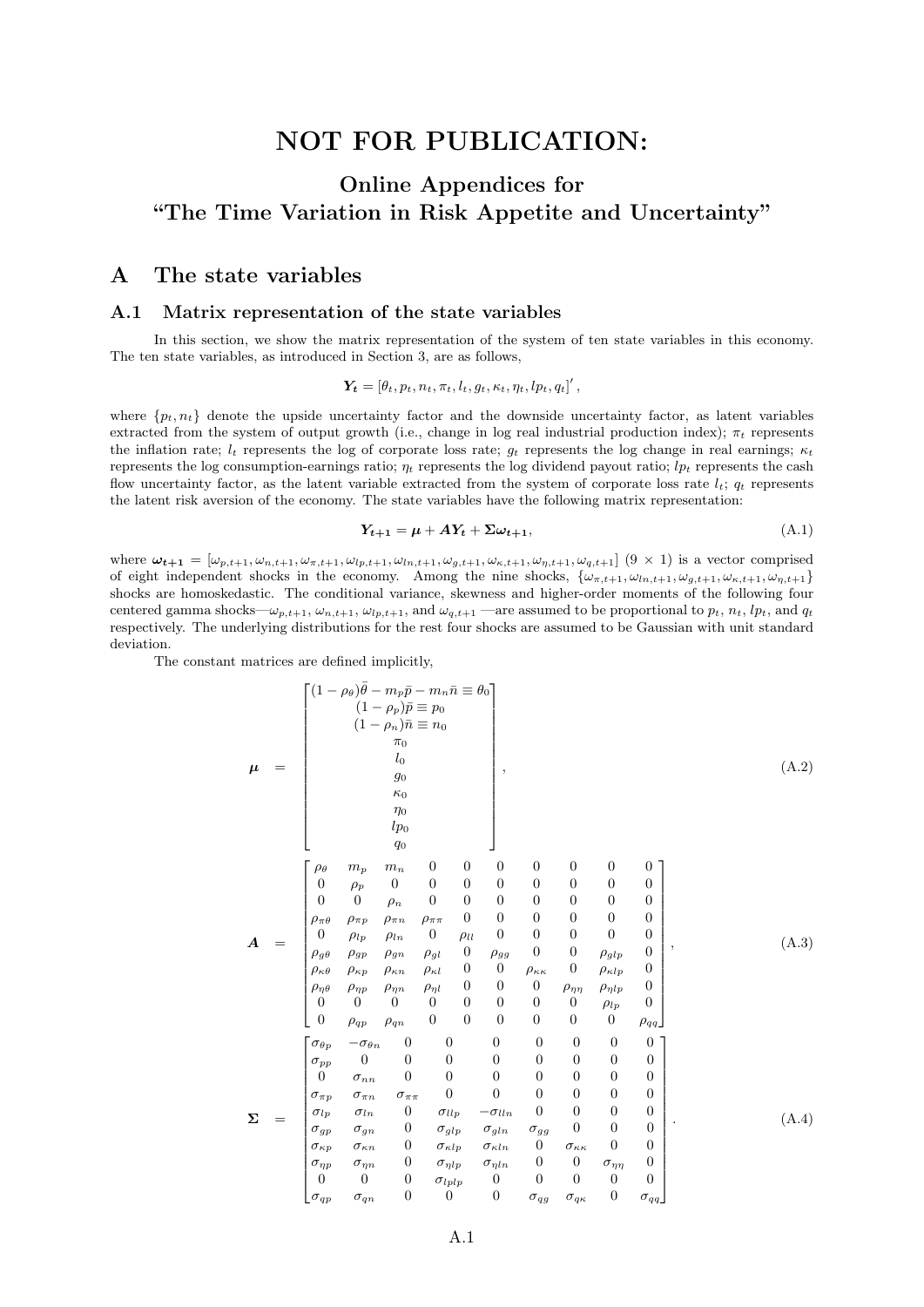Given the moment generating functions (mgf) of gamma and Gaussian distributions, we show that the model is affine,  $\forall \nu \in \mathbb{R}^{10}$ ,

$$
M_Y(\nu) := E_t \left[ \exp(\nu' Y_{t+1}) \right] = \exp(\nu' \mu + \nu' A Y_t) E_t \left[ \exp(\nu' \Sigma \omega_{t+1}) \right]
$$
  
= 
$$
\exp\left[\nu' S_0 + \frac{1}{2} \nu' S_1 \Sigma^{other} S_1' \nu + f_S(\nu) Y_t + S_2(\nu) \overline{\ln} \right],
$$
 (A.5)

where  $S_0 = \mu (10 \times 1)$ ,

$$
\mathbf{S_1} = \begin{bmatrix} 0 & 0 & 0 & 0 \\ 0 & 0 & 0 & 0 \\ 0 & 0 & 0 & 0 \\ 1 & 0 & 0 & 0 \\ 0 & 1 & 0 & 0 \\ 0 & 0 & 1 & 0 \\ 0 & 0 & 0 & 1 \end{bmatrix}, \tag{A.6}
$$

$$
\Sigma^{other} = \begin{bmatrix} 0 & 0 & 0 & 0 \\ 0 & 0 & 0 & 0 \end{bmatrix}
$$
  
\n
$$
\Sigma^{other} = \begin{bmatrix} \sigma_{\pi\pi}^2 & \sigma_{\pi g} & \sigma_{\pi\kappa} & \sigma_{\pi\eta} \\ \sigma_{g\pi} & \sigma_{gg}^2 & \sigma_{g\kappa} & \sigma_{g\eta} \\ \sigma_{\kappa\pi} & \sigma_{\kappa g} & \sigma_{\kappa\kappa}^2 & \sigma_{\kappa\eta} \\ \sigma_{\eta\pi} & \sigma_{\eta g} & \sigma_{\eta\kappa} & \sigma_{\eta\eta}^2 \end{bmatrix}
$$
 (cov-var matrix of  $\{\omega_{\pi}, \omega_g, \omega_{\kappa}, \omega_{\eta}\}$ ), (A.7)

$$
f_S(\nu) = \nu' A + \begin{bmatrix} 0 \\ -\sigma_p(\nu) - \ln(1 - \sigma_p(\nu)) \\ -\sigma_n(\nu) - \ln(1 - \sigma_n(\nu)) \\ 0 \\ 0 \\ 0 \\ 0 \\ -\sigma_{lp}(\nu) - \ln(1 - \sigma_{lp}(\nu)) \\ -\sigma_q(\nu) - \ln(1 - \sigma_q(\nu)) \end{bmatrix},
$$
\n(A.8)

$$
S_2(\nu) = -\sigma_{ln}(\nu) - \ln(1 - \sigma_{ln}(\nu)), \qquad (A.9)
$$

$$
\sigma_p(\nu) = \nu' \Sigma_{\bullet 1}, \tag{A.10}
$$

$$
\sigma_n(\nu) = \nu' \Sigma_{\bullet 2}, \tag{A.11}
$$
\n
$$
\sigma_n(\nu) = \nu' \Sigma_{\bullet 2}, \tag{A.12}
$$

$$
\sigma_{lp}(\nu) = \nu' \Sigma_{\bullet 4}, \tag{A.12}
$$

$$
\sigma_{ln}(\nu) = \nu' \Sigma_{\bullet 5}, \tag{A.13}
$$

$$
\sigma_q(\nu) = \nu' \Sigma_{\bullet 9}, \tag{A.14}
$$

where  $\boldsymbol{M}_{\bullet j}$  denotes the  $j\text{-th}$  column of the matrix  $M.$ 

## A.2 Consumption growth

Consumption growth in this economy is endogenous defined and can be expressed in an affine function:

$$
\Delta c_{t+1} = g_{t+1} + \Delta \kappa_{t+1} \tag{A.15}
$$

$$
= c_0 + c_2' Y_t + c_1' \Sigma \omega_{t+1}, \qquad (A.16)
$$

(A.17)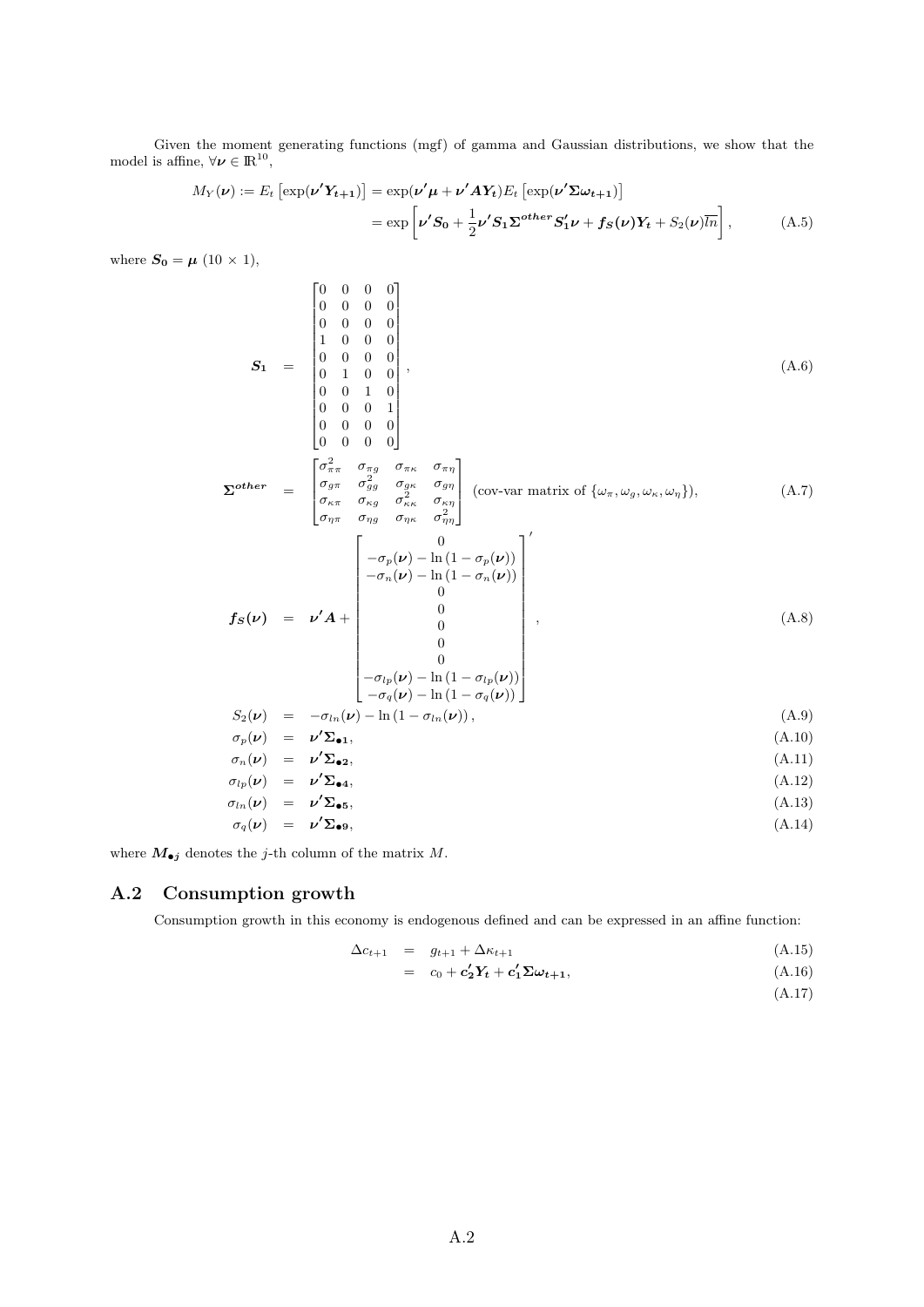where  $c_0 = g_0 + \kappa_0$ ,  $c_1 = \begin{bmatrix} 0 & 0 & 0 & 0 & 1 & 1 & 0 & 0 & 0 \end{bmatrix}'$ , and

$$
\mathbf{c_2} = \begin{bmatrix} \rho_{g\theta} + \rho_{\kappa\theta} \\ \rho_{gp} + \rho_{\kappa p} \\ \rho_{gn} + \rho_{\kappa n} \\ 0 \\ 0 \\ \rho_{gg} \\ \rho_{\kappa\kappa} - 1 \\ 0 \\ 0 \\ 0 \end{bmatrix} . \tag{A.18}
$$

## B Asset Pricing

In this section, we solve the model analytically. First, given consumption growth and changes in risk aversion, the log of real pricing kernel of the economy is derived as an affine function of the state variables. Next, we show that asset prices of claims on cash flows from three different asset markets can be expressed in (quasi) affine equations. The model is solved using the non-arbitrage condition. The goal of this section is to derive the analytical solutions for the expected excess returns, the physical variance of asset returns and the risk-neutral variance of asset returns in closed forms. The implied moments are crucial for the estimation procedure.

#### B.1 The real pricing kernel

The log real pricing kernel for this economy is given by,

$$
m_{t+1} = \ln(\beta) - \gamma \Delta c_{t+1} + \gamma \Delta q_{t+1} \tag{B.1}
$$

$$
= m_0 + \mathbf{m}_2' \mathbf{Y}_t + \mathbf{m}_1' \mathbf{\Sigma} \boldsymbol{\omega}_{t+1}, \tag{B.2}
$$

where  $m_0 = \ln(\beta) + \gamma(q_0 - g_0 - \kappa_0), \, m_1 = \begin{bmatrix} 0 & 0 & 0 & 0 & -\gamma & -\gamma & 0 & 0 & \gamma \end{bmatrix}$ , and

$$
\mathbf{m_2} = \begin{bmatrix} \gamma(-\rho_{g\theta} - \rho_{\kappa\theta}) \\ \gamma(\rho_{qp} - \rho_{gp} - \rho_{\kappa p}) \\ \gamma(\rho_{qn} - \rho_{gn} - \rho_{\kappa n}) \\ 0 \\ 0 \\ 0 \\ -\gamma(\rho_{\kappa\kappa} - 1) \\ 0 \\ 0 \\ \gamma(\rho_{qq} - 1) \end{bmatrix} . \tag{B.3}
$$

As a result, the moment generating function of the real pricing kernel is,  $\forall \nu \in \mathbb{R}$ ,

$$
E_t \left[ \exp(\nu m_{t+1}) \right] = \exp \left[ \nu m_0 + \nu m_2' Y_t \right]
$$
  
\n
$$
\cdot \exp \left\{ \left[ -\nu \sigma_p(m_1) - \ln \left( 1 - \nu \sigma_p(m_1) \right) \right] p_t + \left[ -\nu \sigma_n(m_1) - \ln \left( 1 - \nu \sigma_n(m_1) \right) \right] n_t \right\}
$$
  
\n
$$
\cdot \exp \left\{ \left[ -\nu \sigma_{lp}(m_1) - \ln \left( 1 - \nu \sigma_{lp}(m_1) \right) \right] l p_t + \left[ -\nu \sigma_q(m_1) - \ln \left( 1 - \nu \sigma_q(m_1) \right) \right] q_t \right\}
$$
  
\n
$$
\cdot \exp \left\{ \left[ -\nu \sigma_{ln}(m_1) - \ln \left( 1 - \nu \sigma_{ln}(m_1) \right) \right] \overline{n} + \frac{1}{2} \nu^2 \left[ m_1' S_1 \Sigma^{other} S_1' m_1 \right] \right\}, \qquad (B.4)
$$

where  $m_0, m_1, m_2, S_1$ , and  $\Sigma^{other}$  are constant matrices defined earlier, and

$$
\sigma_p(m_1) = m'_1 \Sigma_{\bullet 1}, \tag{B.5}
$$

$$
\sigma_n(\mathbf{m}_1) = \mathbf{m}_1' \mathbf{\Sigma}_{\bullet 2}, \tag{B.6}
$$

$$
\sigma_{lp}(m_1) = m'_1 \Sigma_{\bullet 4}, \qquad (B.7)
$$

$$
\sigma_{ln}(m_1) = m'_1 \Sigma_{\bullet 5}, \qquad (B.8)
$$

$$
\sigma_q(m_1) = m'_1 \Sigma_{\bullet 9}.
$$
 (B.9)

Accordingly, the model-implied short rate  $rf_t$  is,

$$
rf_t = -\ln\left\{E_t\left[\exp(m_{t+1})\right]\right\} \tag{B.10}
$$

$$
= -m_0 - m_2' Y_t \tag{B.11}
$$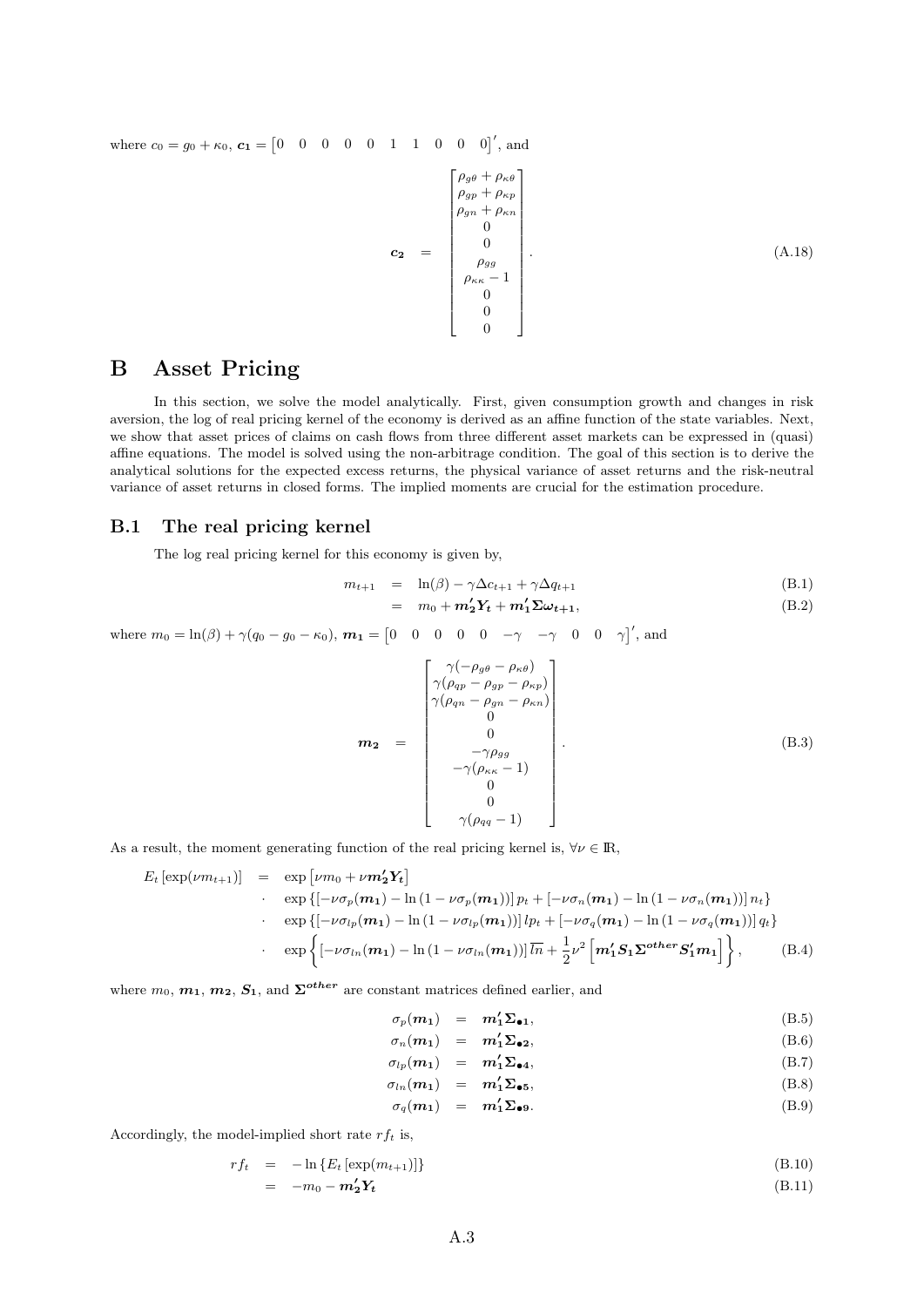+ 
$$
\left[\sigma_p(\mathbf{m_1}) + \ln(1 - \sigma_p(\mathbf{m_1}))\right] p_t + \left[\sigma_n(\mathbf{m_1}) + \ln(1 - \sigma_n(\mathbf{m_1}))\right] n_t
$$
 (B.12)

+ 
$$
\left[\sigma_{lp}(\mathbf{m_1}) + \ln(1 - \sigma_{lp}(\mathbf{m_1}))\right]l p_t + \left[\sigma_q(\mathbf{m_1}) + \ln(1 - \sigma_q(\mathbf{m_1}))\right]q_t
$$
 (B.13)

+ 
$$
\left[\sigma_{ln}(m_1) + \ln(1 - \sigma_{ln}(m_1))\right] \overline{ln} - \frac{1}{2} \left[m'_1 S_1 \Sigma^{other} S'_1 m_1\right],
$$
 (B.14)

$$
= r f_0 + r f_2' Y_t. \tag{B.15}
$$

To price nominal assets, we define the nominal pricing kernel,  $\tilde{m}_{t+1}$ , which is a simple transformation of the log real pricing kernel,  $m_{t+1}$ ,

$$
\widetilde{m}_{t+1} = m_{t+1} - \pi_{t+1},\tag{B.16}
$$

$$
= \widetilde{m}_0 + \widetilde{m}_2' Y_t + \widetilde{m}_1' \Sigma \omega_{t+1}, \tag{B.17}
$$

where  $\widetilde{m}_0 = m_0 - \pi_0$ ,  $\widetilde{m}_1 = m_1 - \begin{bmatrix} 0 & 0 & 0 & 1 & 0 & 0 & 0 & 0 & 0 \end{bmatrix}'$ , and

$$
\widetilde{m}_{2} = m_{2} - \begin{bmatrix} \rho_{\pi\theta} \\ \rho_{\pi p} \\ \rho_{\pi n} \\ 0 \\ 0 \\ 0 \\ 0 \\ 0 \\ 0 \end{bmatrix} . \tag{B.18}
$$

The nominal risk free rate  $rf_t$  is defined as  $-\ln\{E_t\left[\exp(\widetilde{m}_{t+1})\right]\}.$ 

#### B.2 Valuation ratio

It is a crucial step in this paper to show that asset prices are (quasi) affine functions of the state variables.

Defaultable Nominal Bonds In the paper, we assume that a one period nominal bond faces a fractional (logarithmic) loss of  $l_t$ . Given the structures assumed for  $l_t$  and  $\pi_t$  and the model-implied log pricing kernel, the price-coupon ratio of the one-period defaultable bond portfolio is

$$
PC_t^1 = E_t \left[ \exp\left( \widetilde{m}_{t+1} - l_{t+1} \right) \right]
$$
\n(B.19)

$$
= \exp\left(b_0^1 + \mathbf{b}_1^{1\prime} \mathbf{Y}_t\right), \tag{B.20}
$$

where  $b_0^1$  and  $b_1^{1'}$  are implicitly defined. Consider next a portfolio of multi-period zero-coupon defaultable bonds with a promised terminal payment of C at period  $(t + N)$ . As for the N-period bond, the actual payment will be less than or equal to the promised payment, and the ex-post nominal payoff can be expressed as  $\exp(c - l_{t+N})$ . We ignore the possibility of early default or prepayment. Then, the price-coupon ratio of this bond at period  $(t+N-1)$ , one period before maturity,  $PC_{t+N-1}^1$ , is  $\exp(b_0^1 + b_1^1 Y_{t+N-1})$ . Given the Euler equation and the law of iterated expectations, it then follows by induction that all earlier dated zero-coupon nominally defaultable corporate bond (maturing in N period) prices are similarly affine in the state variables, in particular:

$$
PC_t^N = E_t \left[ \widetilde{M}_{t+1} P C_{t+1}^{N-1} \right],
$$
  
=  $\exp \left( b_0^N + \mathbf{b}_1^N' \mathbf{Y}_t \right).$  (B.21)

Therefore, the assumed zero-coupon structure of the payments before maturity implies that the unexpected returns to this portfolio are exactly linearly spanned by the shocks to  $Y_t$ .

Equity It is especially not obvious for equity price-dividend ratio, of which we provide proofs below. First, we rewrite the real dividend growth in a general matrix expression:

$$
\begin{array}{rcl}\n\Delta d_{t+1} & = & g_{t+1} + \Delta \eta_{t+1} \\
& = & h_0 + \mathbf{h}_2' \mathbf{Y}_t + \mathbf{h}_1' \mathbf{\Sigma} \boldsymbol{\omega}_{t+1},\n\end{array} \tag{B.22}
$$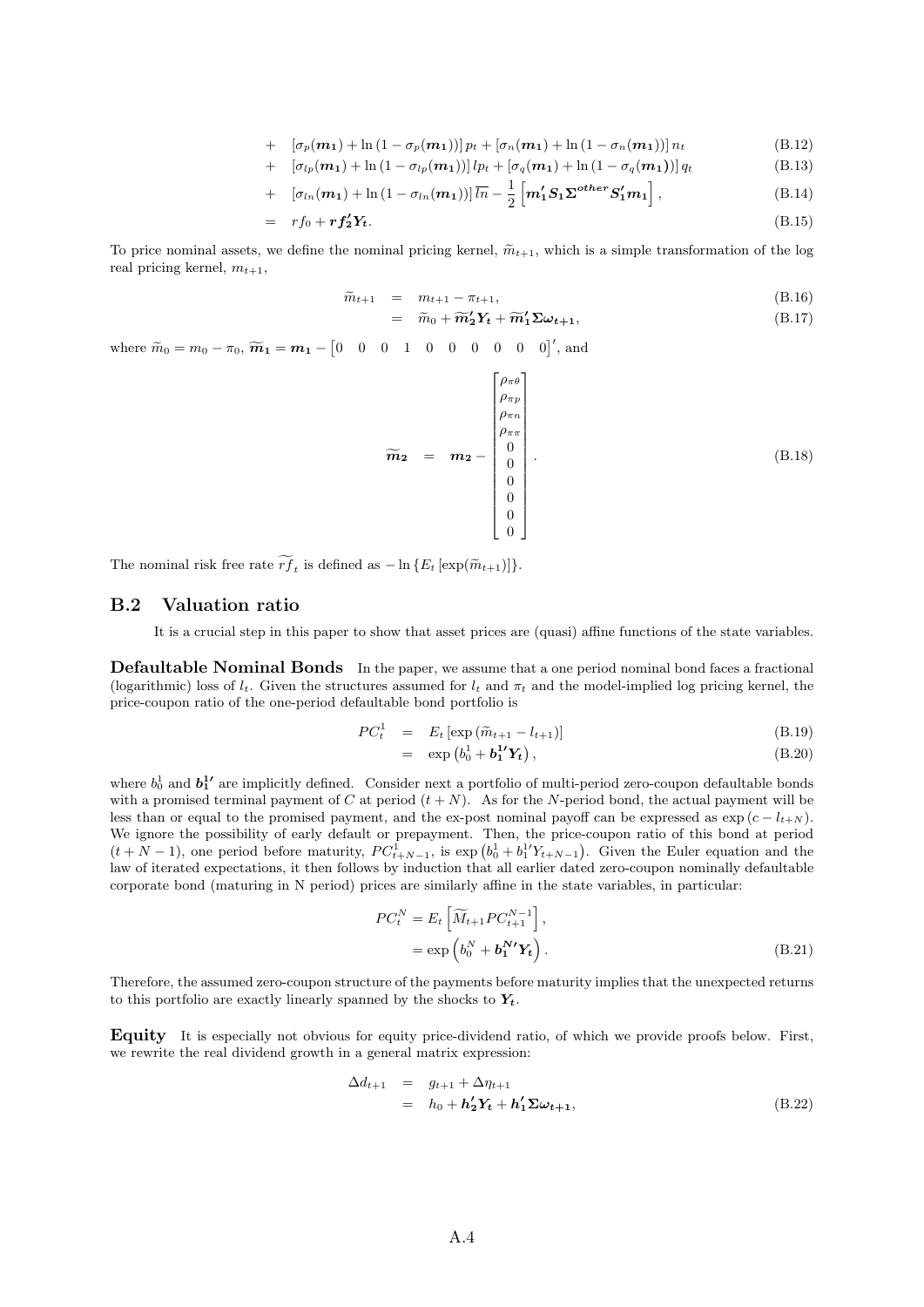where  $h_0 = g_0 + \eta_0$ ,  $h_1 = \begin{bmatrix} 0 & 0 & 0 & 0 & 1 & 0 & 1 & 0 & 0 \end{bmatrix}'$ , and

$$
h_{2} = \begin{bmatrix} \rho_{g\theta} + \rho_{\eta\theta} \\ \rho_{gp} + \rho_{\eta p} \\ \rho_{gn} + \rho_{\eta n} \\ 0 \\ 0 \\ \rho_{gg} \\ 0 \\ \rho_{\eta\eta} - 1 \\ 0 \\ 0 \end{bmatrix} . \tag{B.23}
$$

The price-dividend ratio,  $PD_t = E_t \left[ M_{t+1} \left( \frac{P_{t+1} + D_{t+1}}{D_t} \right) \right]$ , can be rewritten as,

$$
PD_t = \sum_{n=1}^{\infty} E_t \left[ \exp \left( \sum_{j=1}^n m_{t+j} + \Delta d_{t+j} \right) \right]. \tag{B.24}
$$

Let  $F_t^n$  denote the *n*-th term in the summation:

$$
F_t^n = E_t \left[ \exp \left( \sum_{j=1}^n m_{t+j} + \Delta d_{t+j} \right) \right],
$$
\n(B.25)

and  $F_t^n D_t$  is the price of zero-coupon equity that matures in n periods.

To show that equity price is an approximate affine function of the state variables, we first prove that  $F_t^n(\forall n \geq 1)$  is exactly affine using induction. First, when  $n = 1$ ,

$$
F_t^1 = E_t [\exp(m_{t+1} + \Delta d_{t+1})]
$$
  
\n
$$
= E_t {\exp [(m_0 + h_0) + (m'_2 + h'_2)Y_t + (m'_1 + h'_1)\Sigma \omega_{t+1}] }
$$
  
\n
$$
= \exp [(m_0 + h_0) + (m'_2 + h'_2)Y_t]
$$
  
\n
$$
\cdot \exp \{[-\sigma_p(m_1 + h_1) - \ln(1 - \sigma_p(m_1 + h_1))]p_t + [-\sigma_n(m_1 + h_1) - \ln(1 - \sigma_n(m_1 + h_1))]n_t \}
$$
  
\n
$$
\cdot \exp \{[-\sigma_{lp}(m_1 + h_1) - \ln(1 - \sigma_{lp}(m_1 + h_1))]l p_t + [-\sigma_q(m_1 + h_1) - \ln(1 - \sigma_q(m_1 + h_1))]q_t \}
$$
  
\n
$$
\cdot \exp \{[-\sigma_{ln}(m_1 + h_1) - \ln(1 - \sigma_{ln}(m_1 + h_1))]l \overline{n} + \frac{1}{2} [(m'_1 + h'_1)S_1\Sigma^{other}S'_1(m_1 + h_1)] \}
$$
  
\n
$$
= \exp (e_0^1 + e_1^1 Y_t), \qquad (B.26)
$$

where  $m_0$ ,  $m_1$ ,  $m_2$ ,  $h_0$ ,  $h_1$ ,  $h_2$ ,  $S_1$ , and  $\Sigma^{other}$  are constant matrices defined earlier, and

$$
\sigma_p(m_1 + h_1) = (m_1' + h_1')\Sigma_{\bullet 1}, \qquad (B.27)
$$

$$
\sigma_n(\mathbf{m_1} + \mathbf{h_1}) = (\mathbf{m_1'} + \mathbf{h_1'})\mathbf{\Sigma}_{\bullet 2}, \tag{B.28}
$$

$$
\sigma_{lp}(m_1+h_1) = (m'_1+h'_1)\Sigma_{\bullet 4}, \qquad (B.29)
$$

$$
\sigma_{ln}(m_1 + h_1) = (m_1' + h_1')\Sigma_{\bullet 5}, \qquad (B.30)
$$

$$
\sigma_q(m_1 + h_1) = (m_1' + h_1')\Sigma_{\bullet 9}, \tag{B.31}
$$

and  $e_0^1 = m_0 + h_0 + [-\sigma_{ln}(m_1 + h_1) - \ln(1 - \sigma_{ln}(m_1 + h_1))] \overline{ln} + \frac{1}{2} [ (m'_1 + h'_1)S_1 \Sigma^{other} S'_1(m_1 + h_1) ]$ , and

$$
e_{1}^{1} = m_{2} + h_{2} + \begin{bmatrix} 0 \\ -\sigma_{p}m_{1} + h_{1}) - \ln(1 - \sigma_{p}(m_{1} + h_{1})) \\ -\sigma_{n}(m_{1} + h_{1}) - \ln(1 - \sigma_{n}(m_{1} + h_{1})) \\ 0 \\ 0 \\ 0 \\ 0 \\ -\sigma_{lp}(m_{1} + h_{1}) - \ln(1 - \sigma_{lp}(m_{1} + h_{1})) \\ -\sigma_{q}(m_{1} + h_{1}) - \ln(1 - \sigma_{q}(m_{1} + h_{1})) \end{bmatrix}.
$$
(B.32)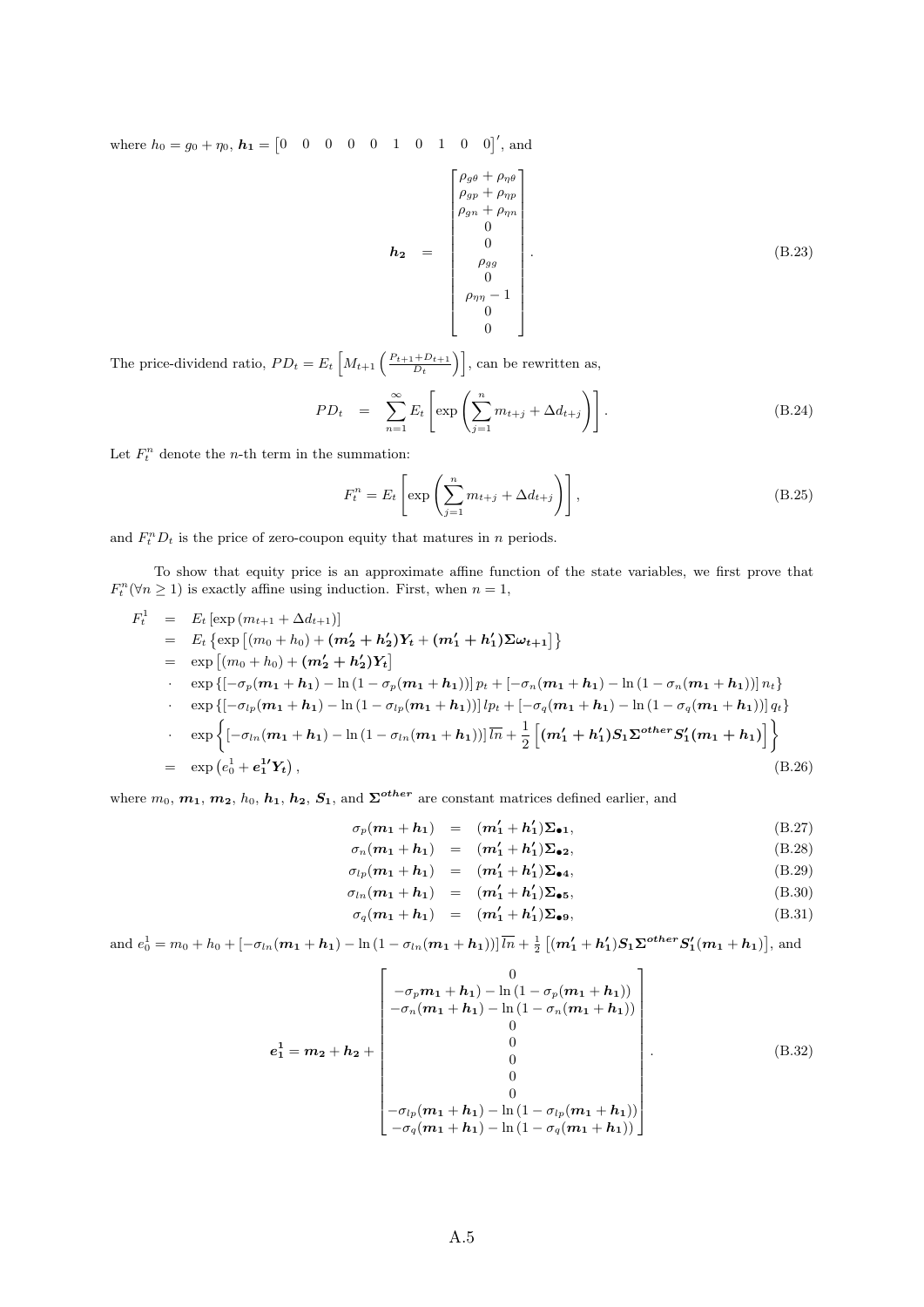Now, suppose that the  $(n-1)$ -th term  $F_t^{n-1} = \exp(e_0^{n-1} + e_1^{n-1}Y_t)$ , then

$$
F_t^n = E_t \left[ \exp \left( \sum_{j=1}^n m_{t+j} + \Delta d_{t+j} \right) \right]
$$
  
\n
$$
= E_t \left\{ E_{t+1} \left[ \exp(m_{t+1} + \Delta d_{t+1}) \exp \left( \sum_{j=1}^{n-1} m_{t+j+1} + \Delta d_{t+j+1} \right) \right] \right\}
$$
  
\n
$$
= E_t \left\{ \exp(m_{t+1} + \Delta d_{t+1}) E_{t+1} \left[ \exp \left( \sum_{j=1}^{n-1} m_{t+j+1} + \Delta d_{t+j+1} \right) \right] \right\}
$$
  
\n
$$
= E_t \left[ \exp(m_{t+1} + \Delta d_{t+1}) \exp \left( e_0^{n-1} + e_1^{n-1} Y_{t+1} \right) \right]
$$
  
\n
$$
= \exp \left( e_0^n + e_1^n Y_t \right), \tag{B.33}
$$

where  $e_0^n$  and  $e_1^{n'}$  are defined implicitly.

Hence, the price-dividend ratio is approximately affine:

$$
PD_t = \sum_{n=1}^{\infty} E_t \left[ \exp \left( \sum_{j=1}^n m_{t+j} + \Delta d_{t+j} \right) \right]
$$
  

$$
= \sum_{n=1}^{\infty} F_t^n
$$
  

$$
= \sum_{n=1}^{\infty} \exp \left( e_0^n + e_1^{n'} \mathbf{Y}_t \right).
$$
 (B.34)

#### B.3 Log asset returns

Log return of zero-coupon nominally defautable corporate bonds maturing at  $t + N$ Given the exact exponential affine expression of the valuation ratio of this asset (see derivations above), the log return can be derived an approximate linear closed form:

$$
\widetilde{r}_{t+1}^{cb,N} = \ln\left(\frac{PC_{t+1}^{N-1} + 1}{PC_t^N}\right) \ln\left(\frac{C}{C}\right) \ln\left(\Pi_{t+1}\right)
$$
\n
$$
= \pi_{t+1} + \ln\left[\frac{1 + \exp\left(b_0^{N-1} + b_1^{N-1'}Y_{t+1}\right)}{\exp\left(b_0^{N} + b_1^{N'}Y_t\right)}\right]
$$
\n
$$
\approx \pi_{t+1} + \text{const.} + \frac{\exp\left(b_0^{N-1} + b_1^{N-1'}\bar{Y}b_1^{N-1'}\right)}{\frac{1 + \exp\left(b_0^{N-1} + b_1^{N-1'}\bar{Y}\right)}{\exp\left(b_0^{N} + b_1^{N'}\bar{Y}\right)}} Y_{t+1} - b_1^{N'}Y_t
$$
\n
$$
= \widetilde{\xi}_0^{cb} + \widetilde{\xi}_1^{cb'}Y_t + \widetilde{r}^{cb'}\Sigma\omega_{t+1}, \tag{B.35}
$$

where  $\tilde{r}_{t+1}^{cb}$  is the log nominal return of corporate bond from t to  $t+1$ ,  $\tilde{\xi}_0^{cb}$  is constant,  $\tilde{\xi}_1^{cb}$  is a vector of state vector coefficients, and  $\tilde{r}^{cb}$  is a vector of shock coefficients. Thus, this step involves linear approximation.

Log nominal equity return We apply first-order Taylor approximations to the log nominal equity return, and obtain a linear system,

$$
\begin{split} \widetilde{r}_{t+1}^{eq} &= \ln\left(\frac{P_{t+1} + D_{t+1}}{P_t} \Pi_{t+1}\right) \\ &= \ln\left(\frac{PD_{t+1} + 1}{PD_t}\right) \ln\left(\frac{D_{t+1}}{D_t}\right) \ln\left(\Pi_{t+1}\right) \\ &= \Delta d_{t+1} + \pi_{t+1} + \ln\left[\frac{1 + \sum_{n=1}^{\infty} \exp\left(e_0^n + e_1^n' \mathbf{Y}_{t+1}\right)}{\sum_{n=1}^{\infty} \exp\left(e_0^n + e_1^n' \mathbf{Y}_{t}\right)}\right] \end{split}
$$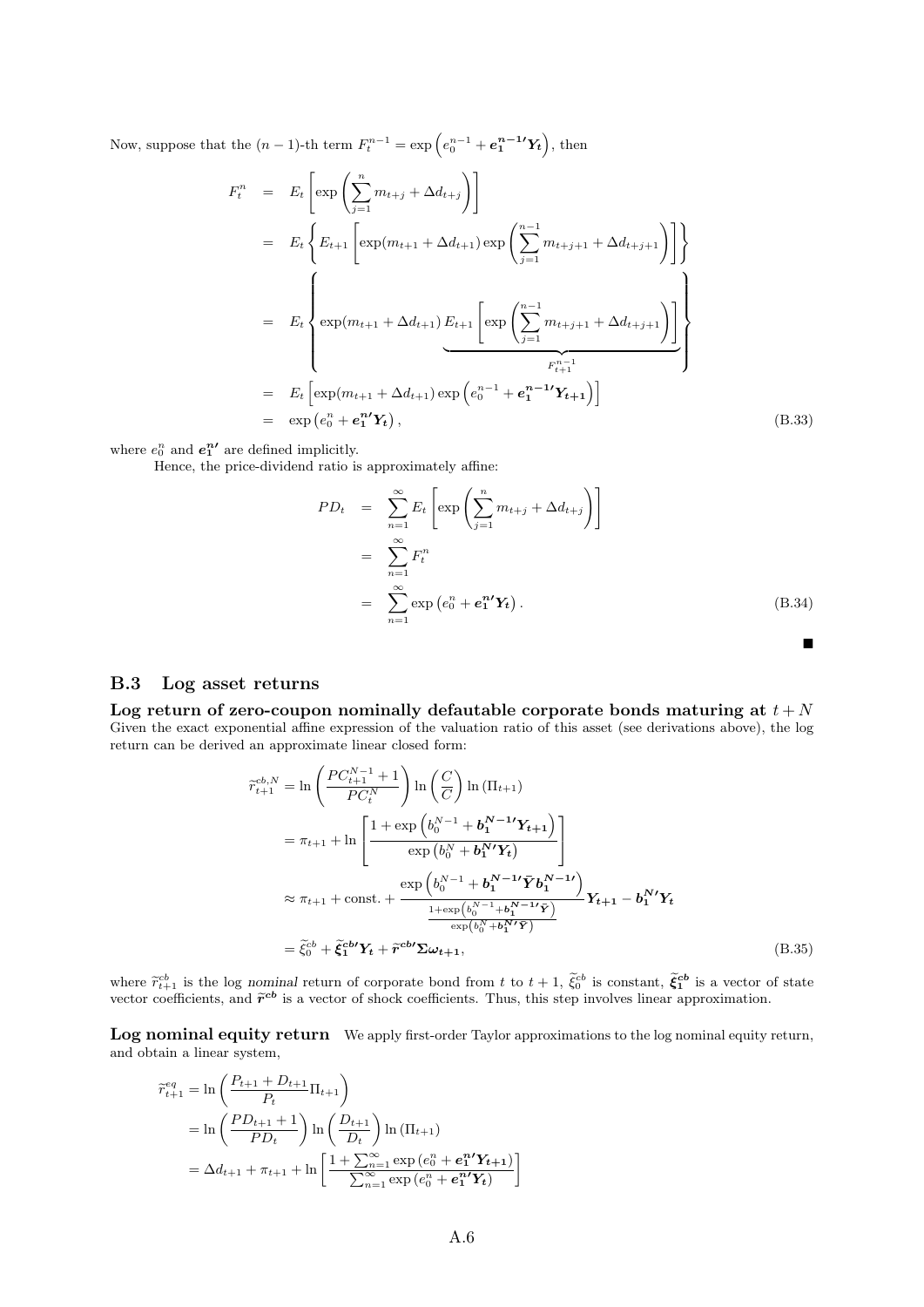$$
\approx \Delta d_{t+1} + \pi_{t+1} + \text{const.} + \frac{\sum_{n=1}^{\infty} \exp\left(e_0^n + e_1^{n\prime}\bar{Y}\right) e_1^{n\prime}}{\frac{1+\sum_{n=1}^{\infty} \exp\left(e_0^n + e_1^{n\prime}\bar{Y}\right)}{\sum_{n=1}^{\infty} \exp\left(e_0^n + e_1^{n\prime}\bar{Y}\right)}} Y_{t+1} - \frac{\sum_{n=1}^{\infty} \exp\left(e_0^n + e_1^{n\prime}\bar{Y}\right) e_1^{n\prime}}{\sum_{n=1}^{\infty} \exp\left(e_0^n + e_1^{n\prime}\bar{Y}\right)} Y_t
$$
\n
$$
= \tilde{\xi}_0^{eq} + \tilde{\xi}_1^{eq} Y_t + \tilde{r}^{eq} Y_{t+1}, \tag{B.36}
$$

where  $\tilde{r}_{t+1}^{eq}$  is the log nominal return of equity from t to  $t+1$ ,  $\tilde{\xi}_0^{eq}$  is constant,  $\tilde{\xi}_1^{eq}$  is a vector of state vector coefficients, and  $\tilde{r}^{eq}$  is a vector of shock coefficients. Thus, this step involves linear approximation.

General expression To acknowledge the errors that are potentially caused by the linear approximations (the Taylor approximation in log price-dividend ratio in the return equation), we write down the return innovations for asset  $i$  with an idiosyncratic shock:

$$
\widetilde{r}_{t+1}^i - E_t\left(\widetilde{r}_{t+1}^i\right) = \widetilde{r}^{i\prime} \Sigma \omega_{t+1} + \varepsilon_{t+1}^i,
$$
\n(B.37)

where  $E_t\left(\tilde{r}_{t+1}^i\right)$  is the expected return,  $\tilde{r}^i$  (10 × 1) is the asset *i* return loadings on selected state variable<br>innovations (the choice of which depends on the asset classes) and  $c^i$  is the Caussian innovations (the choice of which depends on the asset classes), and  $\varepsilon_{t+1}^i$  is the Gaussian noise uncorrelated with the state variable shocks but may be cross-correlated (with other asset-specific shocks). The Gaussian shock  $\varepsilon_{t+1}^i$ has an unconditional variance  $\sigma_i^2$ .

#### B.4 Model-implied moments

In this section, we derive three model-implied asset conditional moments— expected excess returns, physical and risk-neutral conditional variances of nominal asset returns. The moments are crucial in creating the moment conditions during the third step of model estimation.

#### B.4.1 One-period expected excess return

We impose the no-arbitrage condition,  $1 = E_t[\exp(\tilde{m}_{t+1} + \tilde{r}_{t+1}^i)]$  ( $\forall i \in \{\text{equiv, t, t, t, t, t}\}$  conditions, the corporate bond}), and obtain the expected excess returns. Expand the law of one price (LOOP) equation:

$$
1 = E_t[\exp(\widetilde{m}_{t+1} + \widetilde{r}_{t+1}^i)]
$$
  
\n
$$
= \exp\left[E_t(\widetilde{m}_{t+1}) + E_t(\widetilde{r}_{t+1}^i)\right]
$$
  
\n
$$
\exp\left\{-\sigma_p(\widetilde{m}_1 + \widetilde{r}^i) - \ln\left(1 - \sigma_p(\widetilde{m}_1 + \widetilde{r}^i)\right)\right]p_t + \left[-\sigma_n(\widetilde{m}_1 + \widetilde{r}^i) - \ln\left(1 - \sigma_n(\widetilde{m}_1 + \widetilde{r}^i)\right)\right]n_t\right\}
$$
  
\n
$$
\exp\left\{-\sigma_{lp}(\widetilde{m}_1 + \widetilde{r}^i) - \ln\left(1 - \sigma_{lp}(\widetilde{m}_1 + \widetilde{r}^i)\right)\right]l p_t + \left[-\sigma_q(\widetilde{m}_1 + \widetilde{r}^i) - \ln\left(1 - \sigma_q(\widetilde{m}_1 + \widetilde{r}^i)\right)\right]q_t\right\}
$$
  
\n
$$
\exp\left\{\left[-\sigma_{ln}(\widetilde{m}_1 + \widetilde{r}^i) - \ln\left(1 - \sigma_{ln}(\widetilde{m}_1 + \widetilde{r}^i)\right)\right]\overline{l}n\right\}
$$
  
\n
$$
\exp\left\{\frac{1}{2}\left[(\widetilde{m}_1' + \widetilde{r}^i')S_1\Sigma^{other}S_1'(\widetilde{m}_1 + \widetilde{r}^i) + \sigma_i^2\right]\right\},
$$
  
\n(B.38)

where  $\widetilde{m}_1$ ,  $\widetilde{r}^i$ ,  $\sigma_i$ ,  $S_1$ , and  $\Sigma^{other}$  are constant matrices defined earlier, and

$$
\sigma_p(\widetilde{m}_1 + \widetilde{r}^i) = (\widetilde{m}'_1 + \widetilde{r}^i) \Sigma_{\bullet 1},
$$
  
\n
$$
\sigma_n(\widetilde{m}_1 + \widetilde{r}^i) = (\widetilde{m}'_1 + \widetilde{r}^i) \Sigma_{\bullet 2},
$$
  
\n
$$
\sigma_{lp}(\widetilde{m}_1 + \widetilde{r}^i) = (\widetilde{m}'_1 + \widetilde{r}^i) \Sigma_{\bullet 4},
$$
  
\n
$$
\sigma_{ln}(\widetilde{m}_1 + \widetilde{r}^i) = (\widetilde{m}'_1 + \widetilde{r}^i) \Sigma_{\bullet 5},
$$
  
\n
$$
\sigma_q(\widetilde{m}_1 + \widetilde{r}^i) = (\widetilde{m}'_1 + \widetilde{r}^i) \Sigma_{\bullet 9}.
$$
  
\n(B.39)

Given the nominal risk free rate derived earlier using real pricing kernel and inflation, the nominal excess return is,

$$
E_t(\widetilde{r}_{t+1}^i) - \widetilde{rf}_t = \left\{ \sigma_p(\widetilde{r}^i) + \ln \left[ \frac{1 - \sigma_p(\widetilde{m}_1 + \widetilde{r}^i)}{1 - \sigma_p(\widetilde{m}_1)} \right] \right\} p_t
$$
  
+ 
$$
\left\{ \sigma_n(\widetilde{r}^i) + \ln \left[ \frac{1 - \sigma_n(\widetilde{m}_1 + \widetilde{r}^i)}{1 - \sigma_n(\widetilde{m}_1)} \right] \right\} n_t
$$
  
+ 
$$
\left\{ \sigma_{lp}(\widetilde{r}^i) + \ln \left[ \frac{1 - \sigma_{lp}(\widetilde{m}_1 + \widetilde{r}^i)}{1 - \sigma_{lp}(\widetilde{m}_1)} \right] \right\} lp_t
$$
  
+ 
$$
\left\{ \sigma_q(\widetilde{r}^i) + \ln \left[ \frac{1 - \sigma_q(\widetilde{m}_1 + \widetilde{r}^i)}{1 - \sigma_q(\widetilde{m}_1)} \right] \right\} q_t
$$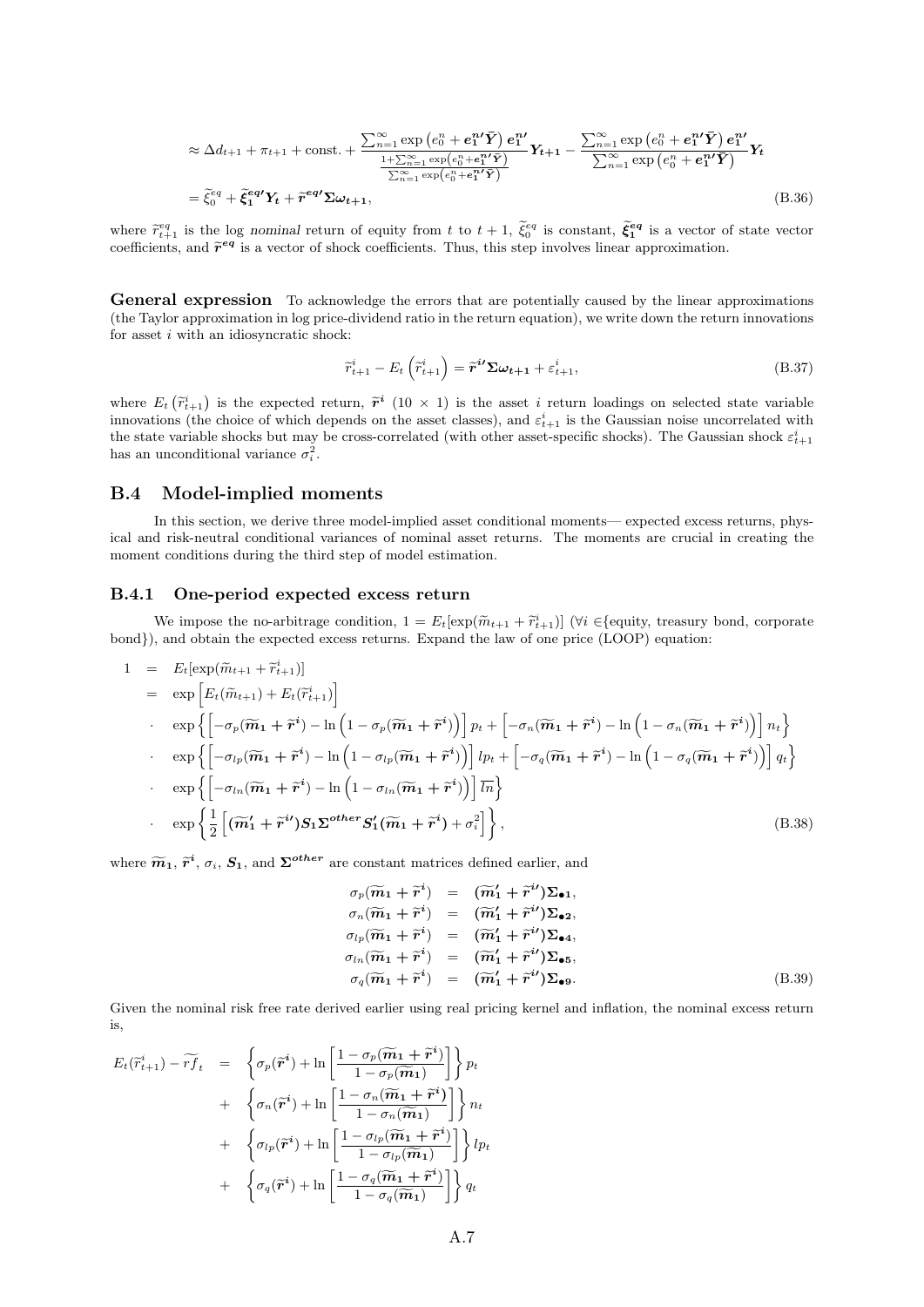+ 
$$
\underbrace{\left\{\sigma_{ln}(\widetilde{\boldsymbol{r}}^{i}) + \ln\left[\frac{1-\sigma_{ln}(\widetilde{\boldsymbol{m}}_{1}+\widetilde{\boldsymbol{r}}^{i})}{1-\sigma_{ln}(\widetilde{\boldsymbol{m}}_{1})}\right]\right\}\overline{\ln} - \widetilde{\boldsymbol{m}}'_{1} \mathbf{S}_{1} \boldsymbol{\Sigma}^{other} \mathbf{S}'_{1} \widetilde{\boldsymbol{r}}^{i} - \frac{1}{2} \left[\widetilde{\boldsymbol{r}}^{i} \mathbf{S}_{1} \boldsymbol{\Sigma}^{other} \mathbf{S}'_{1} \widetilde{\boldsymbol{r}}^{i} + \sigma_{i}^{2}\right]}_{\equiv C(RP^{i})}
$$
\n(B.40)

where

$$
\sigma_p(\widetilde{\mathbf{r}}^i) = \widetilde{\mathbf{r}}^{i\prime} \Sigma_{\bullet 1},
$$
\n(B.41)  
\n
$$
\sigma_n(\widetilde{\mathbf{r}}^i) = \widetilde{\mathbf{r}}^{i\prime} \Sigma_{\bullet 2}.
$$
\n(B.42)

$$
\begin{array}{rcl}\n\sigma_n(\tilde{\boldsymbol{r}}^i) & = & \tilde{\boldsymbol{r}}^{i\prime} \Sigma_{\bullet 2}, \\
\sigma_{lp}(\tilde{\boldsymbol{r}}^i) & = & \tilde{\boldsymbol{r}}^{i\prime} \Sigma_{\bullet 4},\n\end{array} \tag{B.42}
$$

$$
\begin{array}{rcl}\n\sigma_{lp}(\widetilde{\boldsymbol{r}}^i) & = & \widetilde{\boldsymbol{r}}^{i\prime} \boldsymbol{\Sigma}_{\bullet 4}, \\
\sigma_{ln}(\widetilde{\boldsymbol{r}}^i) & = & \widetilde{\boldsymbol{r}}^{i\prime} \boldsymbol{\Sigma}_{\bullet 5}, \\
\sigma_{lm}(\widetilde{\boldsymbol{r}}^i) & = & \widetilde{\boldsymbol{r}}^{i\prime} \boldsymbol{\Sigma}_{\bullet 5},\n\end{array} \tag{B.43}
$$

$$
\sigma_q(\tilde{\mathbf{r}}^i) = \tilde{\mathbf{r}}^{i\prime} \Sigma_{\bullet 9}, \tag{B.45}
$$
\n
$$
\sigma_q(\tilde{\mathbf{r}}^i) = (\tilde{\mathbf{r}}^{i\prime} + \tilde{\mathbf{r}}^{i\prime}) \mathbf{r} \tag{B.46}
$$

$$
\sigma_p(\widetilde{m}_1 + \widetilde{r}^i) = (\widetilde{m}'_1 + \widetilde{r}^{i'})\Sigma_{\bullet 1},
$$
\n
$$
\sigma_n(\widetilde{m}_1 + \widetilde{r}^i) = (\widetilde{m}'_1 + \widetilde{r}^{i'})\Sigma_{\bullet 2},
$$
\n(B.46)

$$
\sigma_{lp}(\widetilde{\mathbf{m}}_1 + \widetilde{\mathbf{r}}^i) = (\widetilde{\mathbf{m}}'_1 + \widetilde{\mathbf{r}}^{i\prime})\Sigma_{\bullet 4},
$$
\n(B.48)

$$
\sigma_{ln}(\widetilde{m}_1 + \widetilde{r}^i) = (\widetilde{m}'_1 + \widetilde{r}^{i'})\Sigma_{\bullet 5},
$$
\n(B.49)\n
$$
\sigma_{ln}(\widetilde{m}_1 + \widetilde{r}^i) = (\widetilde{m}'_1 + \widetilde{r}^{i'})\Sigma_{\bullet 5},
$$
\n(B.60)

$$
\sigma_q(\widetilde{m}_1 + \widetilde{r}^i) = (\widetilde{m}'_1 + \widetilde{r}^{i'}) \Sigma_{\bullet 9}.
$$
 (B.50)

### B.4.2 One-period physical conditional return variance

The physical variance is easily obtained given the loadings:

$$
VAR_{t}(\widetilde{r}_{t+1}^{i}) = (\sigma_{p}(\widetilde{r}^{i}))^{2} p_{t} + (\sigma_{n}(\widetilde{r}^{i}))^{2} n_{t} + (\sigma_{lp}(\widetilde{r}^{i}))^{2} lp_{t} + (\sigma_{q}(\widetilde{r}^{i}))^{2} q_{t}
$$
  
+ 
$$
(\sigma_{ln} \widetilde{r}^{i})^{2} \overline{ln} + \widetilde{r}^{i \prime} S_{1} \Sigma^{other} S_{1}' \widetilde{r}^{i} + \sigma_{i}^{2}.
$$
 (B.51)

#### B.4.3 One-period risk-neutral conditional return variance

To obtain the risk-neutral variance of the asset returns, we use the moment generating function under the risk-neutral measure:

$$
mgf_t^Q(\tilde{r}_{t+1}^i; \nu) = \frac{E_t \left[\exp(\tilde{m}_{t+1} + \nu \tilde{r}_{t+1}^i)\right]}{E_t \left[\exp(\tilde{m}_{t+1})\right]}
$$
  
\n
$$
= \exp \left\{ E_t(\tilde{m}_{t+1}) + \nu E_t(\tilde{r}_{t+1}^i) \right\}
$$
  
\n
$$
\exp \left\{ \left[ -\sigma_p(\widetilde{m}_1 + \nu \tilde{r}^i) - \ln\left(1 - \sigma_p(\widetilde{m}_1 + \nu \tilde{r}^i)\right) \right] \nu_t \right\}
$$
  
\n
$$
\exp \left\{ \left[ -\sigma_n(\widetilde{m}_1 + \nu \tilde{r}^i) - \ln\left(1 - \sigma_n(\widetilde{m}_1 + \nu \tilde{r}^i)\right) \right] \nu_t \right\}
$$
  
\n
$$
\exp \left\{ \left[ -\sigma_{tp}(\widetilde{m}_1 + \nu \tilde{r}^i) - \ln\left(1 - \sigma_{tp}(\widetilde{m}_1 + \nu \tilde{r}^i)\right) \right] \nu_t \right\}
$$
  
\n
$$
\exp \left\{ \left[ -\sigma_q(\widetilde{m}_1 + \nu \tilde{r}^i) - \ln\left(1 - \sigma_q(\widetilde{m}_1 + \nu \tilde{r}^i)\right) \right] \nu_t \right\}
$$
  
\n
$$
\exp \left\{ \left[ -\sigma_{tn}(\widetilde{m}_1 + \nu \tilde{r}^i) - \ln\left(1 - \sigma_{tn}(\widetilde{m}_1 + \nu \tilde{r}^i)\right) \right] \overline{u} \right\}
$$
  
\n
$$
\exp \left\{ \left[ -\sigma_{tn}(\widetilde{m}_1 + \nu \tilde{r}^i) - \ln\left(1 - \sigma_{tn}(\widetilde{m}_1 + \nu \tilde{r}^i)\right) \right] \overline{u} \right\}
$$
  
\n
$$
\exp \left\{ \left[ -\sigma_{tn}(\widetilde{m}_1 + \nu \tilde{r}^i) - \ln(1 - \sigma_{tn}(\widetilde{m}_1 + \nu \tilde{r}^i)) \right] \overline{u} \right\}
$$
  
\n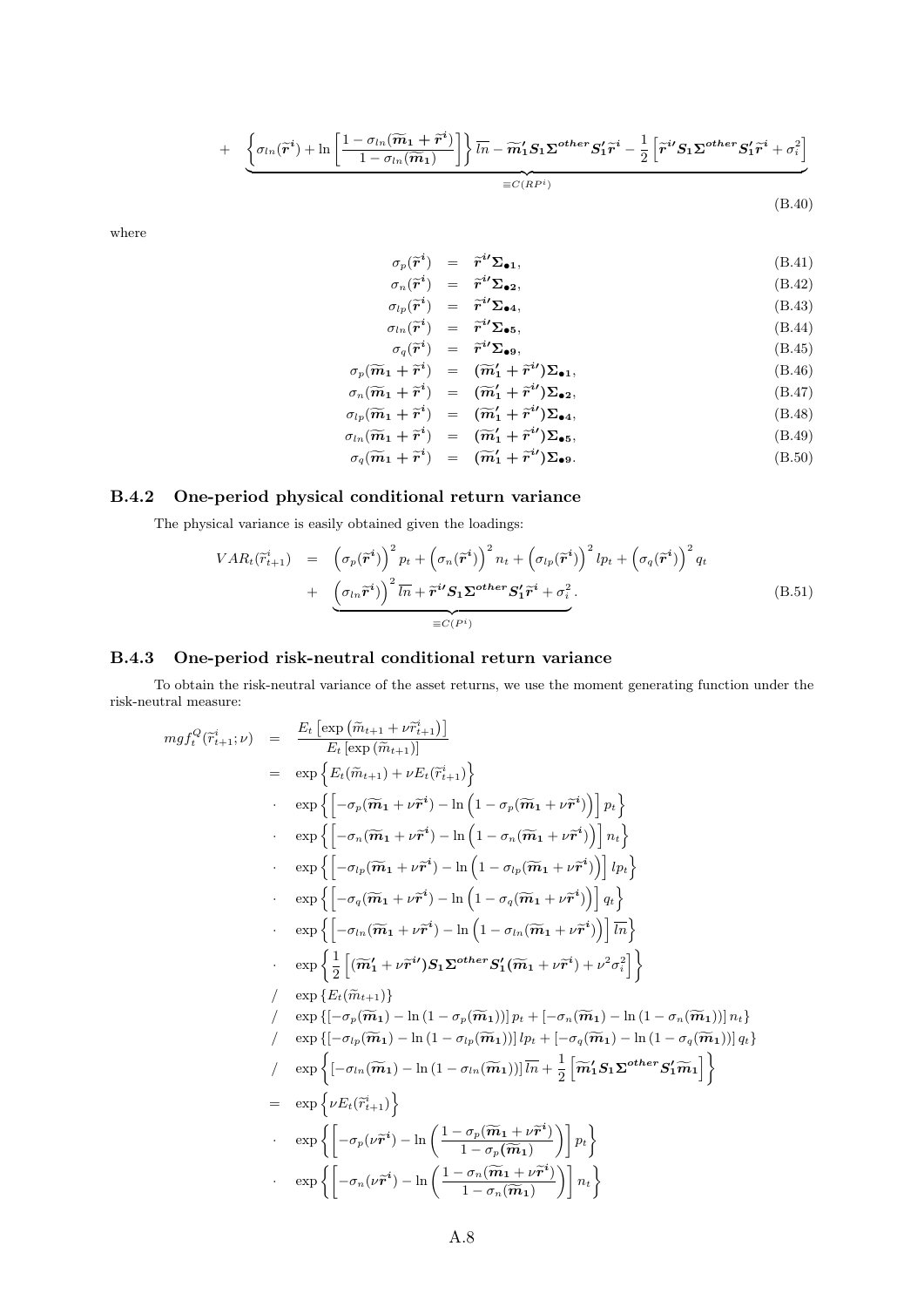$$
\exp\left\{ \left[ -\sigma_{lp}(\nu \widetilde{\boldsymbol{r}}^i) - \ln\left( \frac{1 - \sigma_{lp}(\widetilde{\boldsymbol{m}}_1 + \nu \widetilde{\boldsymbol{r}}^i)}{1 - \sigma_{lp}(\widetilde{\boldsymbol{m}}_1)} \right) \right] lp_t \right\}
$$
  
\n
$$
\exp\left\{ \left[ -\sigma_q(\nu \widetilde{\boldsymbol{r}}^i) - \ln\left( \frac{1 - \sigma_q(\widetilde{\boldsymbol{m}}_1 + \nu \widetilde{\boldsymbol{r}}^i)}{1 - \sigma_q(\widetilde{\boldsymbol{m}}_1)} \right) \right] q_t \right\}
$$
  
\n
$$
A(\nu), \tag{B.52}
$$

where

$$
A(\nu) = \exp\left\{ \left[ -\sigma_{ln}(\nu \widetilde{r}^{i}) - \ln\left( \frac{1 - \sigma_{ln}(\widetilde{m}_{1} + \nu \widetilde{r}^{i})}{1 - \sigma_{ln}(\widetilde{m}_{1})} \right) \right] \overline{ln} \right\}
$$
  
+ 
$$
\exp\left\{ \frac{1}{2} \left[ (\widetilde{m}_{1}' + \nu \widetilde{r}^{i\prime}) \mathbf{S}_{1} \Sigma^{other} \mathbf{S}_{1}' (\widetilde{m}_{1} + \nu \widetilde{r}^{i}) - \widetilde{m}_{1}' \mathbf{S}_{1} \Sigma^{other} \mathbf{S}_{1}' \widetilde{m}_{1} + \nu^{2} \sigma_{i}^{2} \right] \right\}
$$
(B.53)

, and

$$
\sigma_p(\widetilde{m}_1' + \nu \widetilde{r}^{i\prime}) = (\widetilde{m}_1' + \nu \widetilde{r}^{i\prime}) \Sigma_{\bullet 1}, \tag{B.54}
$$
\n
$$
\sigma_p(\widetilde{m}_1' + \nu \widetilde{r}^{i\prime}) = (\widetilde{m}_1' + \nu \widetilde{r}^{i\prime}) \Sigma_{\bullet 1}, \tag{B.55}
$$

$$
\sigma_n(\widetilde{m}_1' + \nu \widetilde{r}^{i\prime}) = (\widetilde{m}_1' + \nu \widetilde{r}^{i\prime}) \Sigma_{\bullet 2},
$$
\n(B.55)

$$
\sigma_{lp}(\widetilde{\boldsymbol{m}}'_1 + \nu \widetilde{\boldsymbol{r}}^{i\prime}) = (\widetilde{\boldsymbol{m}}'_1 + \nu \widetilde{\boldsymbol{r}}^{i\prime}) \Sigma_{\bullet 4}, \tag{B.56}
$$
\n
$$
= (\widetilde{\boldsymbol{m}}'_1 + \nu \widetilde{\boldsymbol{r}}^{i\prime}) \Sigma_{\bullet 4}, \tag{B.57}
$$

$$
\sigma_{ln}(\widetilde{\boldsymbol{m}}'_1 + \nu \widetilde{\boldsymbol{r}}^{i\prime}) = (\widetilde{\boldsymbol{m}}'_1 + \nu \widetilde{\boldsymbol{r}}^{i\prime}) \Sigma_{\bullet 5},
$$
\n(B.57)

$$
\sigma_q(\widetilde{\boldsymbol{m}}_1' + \nu \widetilde{\boldsymbol{r}}^{i'}) = (\widetilde{\boldsymbol{m}}_1' + \nu \widetilde{\boldsymbol{r}}^{i'}) \Sigma_{\bullet 9}.
$$
\n(B.58)

The first-order moment is the first-order derivate at  $\nu=0:$ 

$$
E_{t}^{Q}(\tilde{r}_{t+1}^{i}) = \frac{\partial mgf_{t}^{Q}(\tilde{r}_{t+1}^{i};\nu)}{\partial\nu}|_{\nu=0}
$$
  
\n
$$
= E_{t}(\tilde{r}_{t+1}^{i}) + \frac{\sigma_{p}(\widetilde{m}_{1})\sigma_{p}(\tilde{r}^{i})}{1 - \sigma_{p}(\widetilde{m}_{1})}p_{t} + \frac{\sigma_{n}(\widetilde{m}_{1})\sigma_{n}(\tilde{r}^{i})}{1 - \sigma_{n}(\widetilde{m}_{1})}n_{t} + \frac{\sigma_{lp}(\widetilde{m}_{1})\sigma_{lp}(\tilde{r}^{i})}{1 - \sigma_{lp}(\widetilde{m}_{1})}lp_{t} + \frac{\sigma_{q}(\widetilde{m}_{1})\sigma_{q}(\tilde{r}^{i})}{1 - \sigma_{q}(\widetilde{m}_{1})}qt + \frac{\sigma_{ln}(\widetilde{m}_{1})\sigma_{ln}(\tilde{r}^{i})}{1 - \sigma_{ln}(\widetilde{m}_{1})}\overline{ln} + \widetilde{m}_{1}'S_{1}\Sigma^{other}S_{1}'\tilde{r}^{i}.
$$
\n(B.59)

Note the similarity between  $E_t(\tilde{r}_{t+1}^i) - E_t^Q(\tilde{r}_{t+1}^i)$  from this equation and the equity premium derived before using<br>the no exhitters condition. The second order moment is derived the no-arbitrage condition. The second-order moment is derived,

$$
VAR_{t}^{Q}(\tilde{r}_{t+1}^{i}) = E_{t}^{Q} ((\tilde{r}_{t+1}^{i})^{2}) - (E_{t}^{Q}(\tilde{r}_{t+1}^{i}))^{2}
$$
  
\n
$$
= \frac{\partial^{2} m g f_{t}^{Q}(\tilde{r}_{t+1}^{i}; \nu)}{\partial \nu^{2}} |_{\nu=0} - (\frac{\partial m g f_{t}^{Q}(\tilde{r}_{t+1}^{i}; \nu)}{\partial \nu} |_{\nu=0})^{2}
$$
  
\n
$$
= (\frac{\sigma_{p}(\tilde{r}^{i})}{1 - \sigma_{p}(\tilde{m}_{1})})^{2} p_{t} + (\frac{\sigma_{n}(\tilde{r}^{i})}{1 - \sigma_{n}(\tilde{m}_{1})})^{2} n_{t} + (\frac{\sigma_{lp}(\tilde{r}^{i})}{1 - \sigma_{lp}(\tilde{m}_{1})})^{2} lp_{t} + (\frac{\sigma_{q}(\tilde{r}^{i})}{1 - \sigma_{q}(\tilde{m}_{1})})^{2} q_{t}
$$
  
\n
$$
+ (\frac{\sigma_{ln}(\tilde{r}^{i})}{1 - \sigma_{ln}(\tilde{m}_{1})})^{2} \overline{l}_{n} + \tilde{r}^{i} S_{1} \Sigma^{other} S_{1}' \tilde{r}^{i} + \sigma_{i}^{2}.
$$
\n(B.60)

# C Variables and parameters

|  |  |  | Table C.1: Variables. (In order of first appearance) |  |
|--|--|--|------------------------------------------------------|--|
|  |  |  |                                                      |  |

| Symbol       |                                                                         |
|--------------|-------------------------------------------------------------------------|
| $C_t$        | consumption level                                                       |
| $Q_t$        | the relative risk aversion state (RRA) variable                         |
| $m_t$        | log real pricing kernel                                                 |
| $c_t$        | $ln(C_t)$                                                               |
| $q_t$        | $ln(Q_t)$                                                               |
| $\Delta c_t$ | log change in consumption                                               |
| $\Delta q_t$ | log change in RRA of per period utility of the representative agent     |
| $H_t$        | external habit level (as in Campbell and Cochrane, 1999)                |
| $\theta_t$   | log change in the real industrial production index, or growth           |
| $p_t$        | upside macroeconomic uncertainty state variable, or "good" uncertainty, |
|              | or shape parameter of the upside macroeconomic shock                    |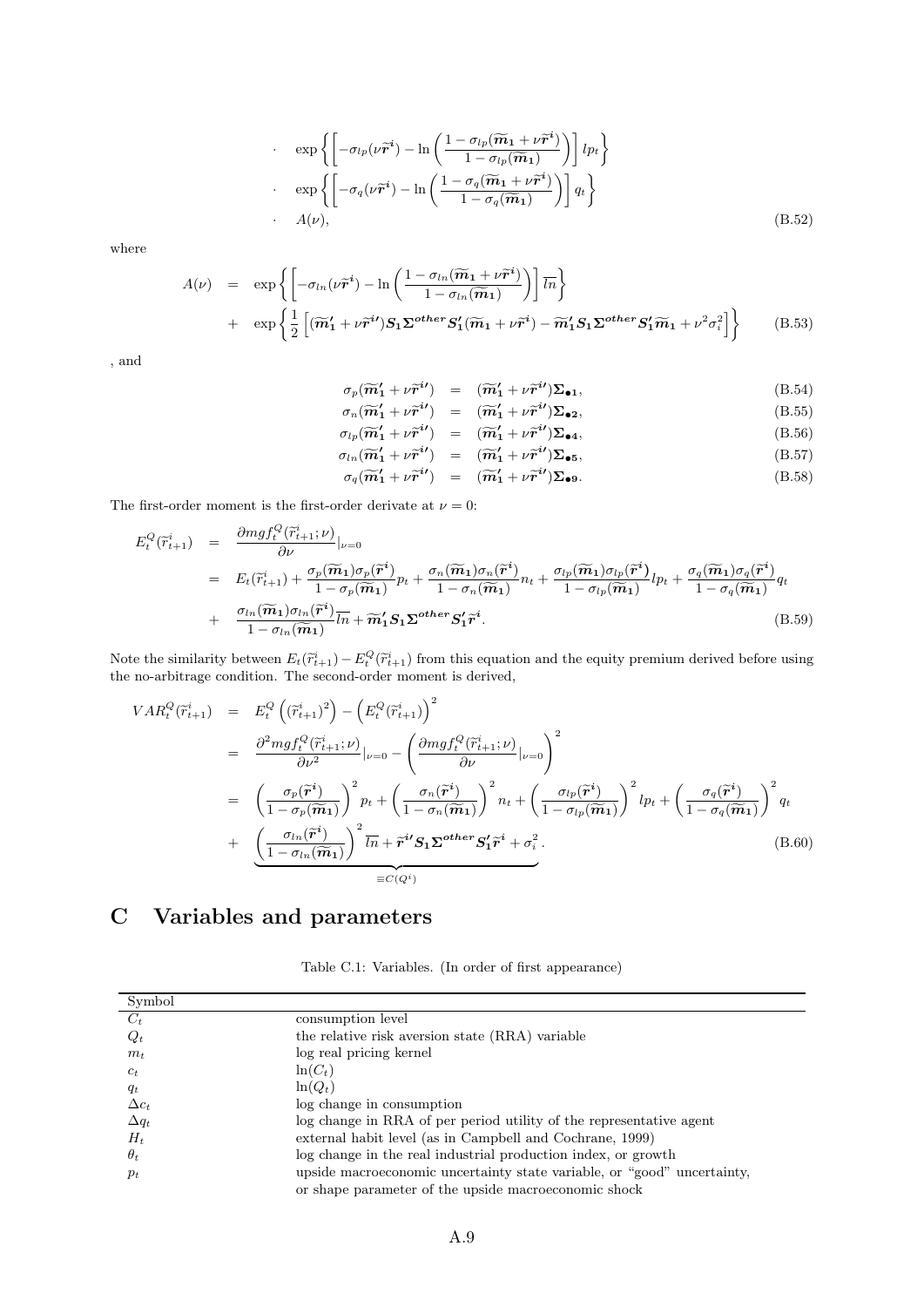| $n_t$                                                             | downside macroeconomic uncertainty state variable, or "bad" uncertainty,                                                                                                        |
|-------------------------------------------------------------------|---------------------------------------------------------------------------------------------------------------------------------------------------------------------------------|
|                                                                   | or shape parameter of the downside macroeconomic shock                                                                                                                          |
| $u_t^{\theta}$                                                    | growth disturbance                                                                                                                                                              |
| $\omega_{p,t}$                                                    | upside macroeconomic shock                                                                                                                                                      |
|                                                                   | downside macroeconomic shock                                                                                                                                                    |
| $\frac{\omega_{n,t}}{Y_t^{mac}}$                                  | macroeconomic state variables consisting of $\{\theta_t, p_t, n_t\}$                                                                                                            |
| $\boldsymbol{l}_t$                                                | log corporate bond loss rate                                                                                                                                                    |
| $u_t^l$                                                           | loss rate-specific shock                                                                                                                                                        |
| $\omega_{lp,t}$                                                   | upside loss rate (cash flow) shock                                                                                                                                              |
| $\omega_{ln,t}$                                                   | downside loss rate (cash flow) shock                                                                                                                                            |
| $lp_t$                                                            | upside loss rate (cash flow) uncertainty state variable,                                                                                                                        |
|                                                                   | or shape parameter of the upside loss rate shock                                                                                                                                |
| $Y_t^{fin}$                                                       | financial state variables consisting of $\{l_t, lp_t\}$                                                                                                                         |
| $g_t$                                                             | change in log earnings                                                                                                                                                          |
| $u_t^g$                                                           | earnings growth-specific disturbance                                                                                                                                            |
| $\omega_{g,t}$                                                    | standardized earnings growth-specific shock                                                                                                                                     |
| $\kappa_t$                                                        | log consumption-earnings ratio                                                                                                                                                  |
| $u_t^{\kappa}$                                                    | consumption-earnings ratio-specific disturbance                                                                                                                                 |
| $\omega_{\kappa,t}$                                               | standardized consumption-earnings ratio-specific shock                                                                                                                          |
| $\eta_t$                                                          | log dividend payout ratio                                                                                                                                                       |
| $u_t^{\eta}$                                                      | dividend payout ratio-specific disturbance                                                                                                                                      |
| $\omega_{\eta,t}$                                                 | standardized dividend payout ratio-specific shock                                                                                                                               |
| $\Delta d_t$                                                      | log change in dividend                                                                                                                                                          |
| $u_t^q$                                                           | risk aversion-specific disturbance                                                                                                                                              |
| $\omega_{q,t}$                                                    | risk aversion shock                                                                                                                                                             |
| $\pi_t$                                                           | inflation                                                                                                                                                                       |
| $u_t^{\pi}$                                                       | inflation-specific disturbance                                                                                                                                                  |
| $\omega_{\pi,t} \\ Y^{other}_t$                                   | standardized inflation-specific shock                                                                                                                                           |
|                                                                   | a vector of non-macro state variables, $[\pi_t, l_t, g_t, \kappa_t, \eta_t, lp_t, q_t]'$                                                                                        |
| $Y_t$                                                             | a vector of all 10 state variables, $[\boldsymbol{Y^{mac,\prime}_t}, \boldsymbol{Y^{fin,\prime}_t}]^\prime$                                                                     |
| $\omega_t$                                                        | a vector of 9 independent shocks, $[\omega_{p,t}, \omega_{n,t}, \omega_{\pi,t}, \omega_{lp,t}, \omega_{ln,t}, \omega_{g,t}, \omega_{\kappa,t}, \omega_{\eta,t}, \omega_{q,t}]'$ |
| $\tilde{m}_t$                                                     | log nominal pricing kernel                                                                                                                                                      |
| $\widetilde{rf}_t$                                                | nominal risk free rate                                                                                                                                                          |
| $\vec{pc}^{\vphantom{\dag}}_{t}_t \vec{pc}^{\vphantom{\dag}}_{t}$ | log price-coupon ratio of one period defaultable bond portfolio                                                                                                                 |
|                                                                   | log price-coupon ratio of N-period defaultable bond portfolio                                                                                                                   |
| $PD_t$                                                            | price-dividend ratio                                                                                                                                                            |
| $\tilde{r}_t^i$                                                   | log nominal asset return for asset $i, i \in \{eq, cb\}$                                                                                                                        |
| $E_t(r_{t+1}^i)$<br>$RP_t^i$                                      | expected return for asset $i$                                                                                                                                                   |
|                                                                   | model-implied one-month expected excess returns for asset $i$                                                                                                                   |
| $VAR_t^i \equiv VAR_t(\tilde{r}_{t+1}^i)$                         | model-implied one-month expected physical variances for asset $i$                                                                                                               |
| $VAR_t^{i,Q} \equiv VAR_t^Q(\tilde{r}_{t+1}^i)$                   | model-implied one-month expected risk-neutral variances for asset $i$                                                                                                           |
| $RVAR_t^i$                                                        | empirical benchmark of one-month realized physical variances for asset $i$                                                                                                      |
| $QVAR_t^{eq}$                                                     | empirical benchmark of one-month expected risk-neutral variances for equity                                                                                                     |
| $\mathcal{E}_t$                                                   | monthly earnings                                                                                                                                                                |
| $ra_t^{BEX}$                                                      | Bekaert-Engstrom-Xu's Risk aversion                                                                                                                                             |
| $unc_t^{BEX}$                                                     | Bekaert-Engstrom-Xu's financial proxy to macroeconomic uncertainty                                                                                                              |

| Symbol                  | Value       |  |
|-------------------------|-------------|--|
|                         | 2           |  |
| $\frac{\gamma}{\theta}$ | 1.87584E-05 |  |
| $\rho_{\theta}$         | 0.13100     |  |
| $m_p$                   | 1.39336E-05 |  |
| $m_n$                   | $-0.00020$  |  |
| $\overline{p}$          | 500         |  |
| $\overline{n}$          | 16.14206    |  |
| $\sigma_{\theta p}$     | 0.00011     |  |
| $\sigma_{\theta n}$     | 0.00174     |  |
| $\rho_p$                | 0.99968     |  |
| $\rho_n$                | 0.91081     |  |

Table C.2: Parameters.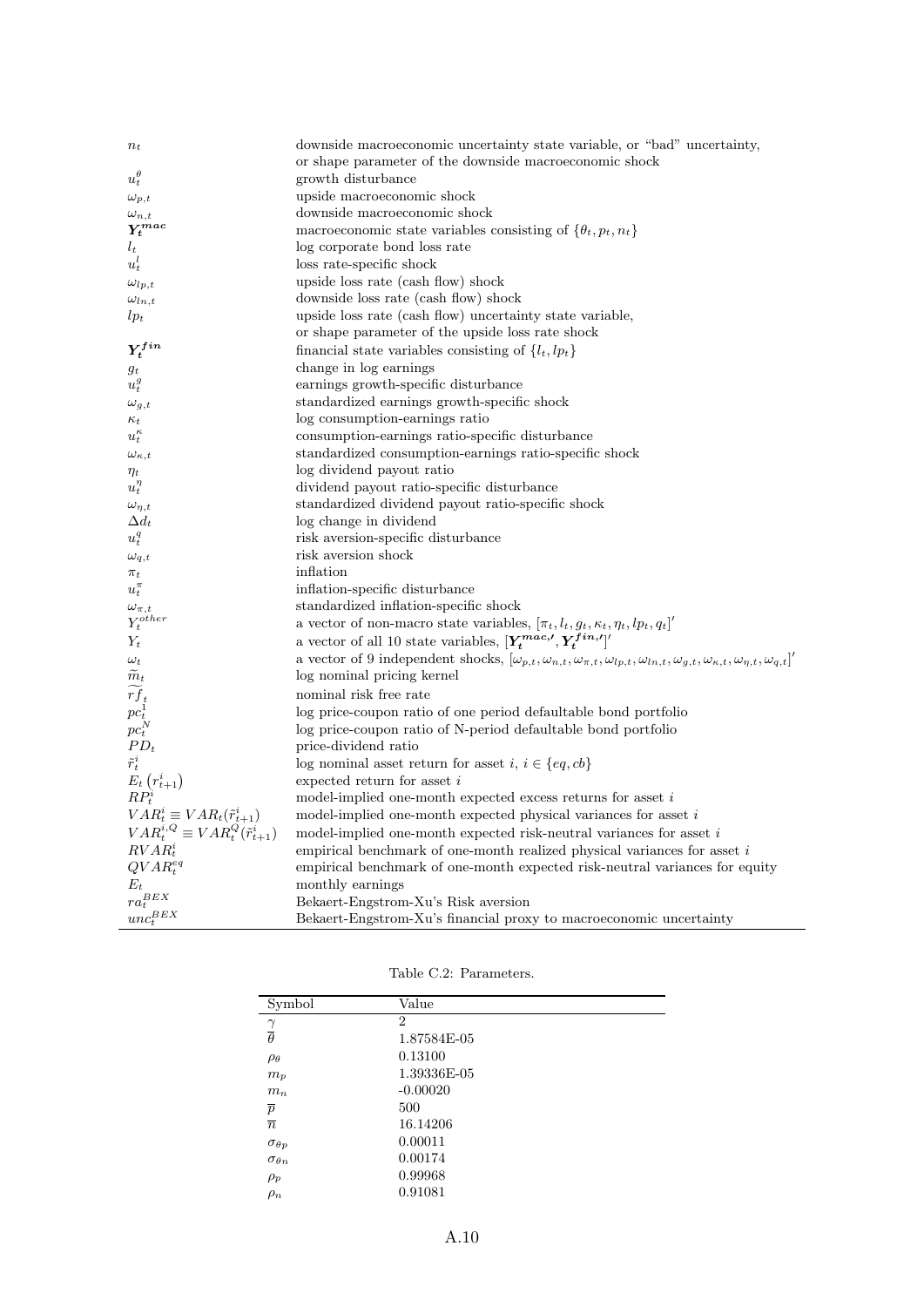| $\sigma_{pp}$                                                                                                                            | 0.55277                                              |
|------------------------------------------------------------------------------------------------------------------------------------------|------------------------------------------------------|
| $\sigma_{nn}$                                                                                                                            | 2.17755                                              |
| $l_0$                                                                                                                                    | $-0.00091$                                           |
| $\rho_{ll}$                                                                                                                              | 0.83060                                              |
| $m_{lp}$                                                                                                                                 | 0.00000                                              |
| $m_{ln}$                                                                                                                                 | 0.00014                                              |
| $\sigma_{lp}$                                                                                                                            | -4.36148E-06                                         |
| $\sigma_{ln}$                                                                                                                            | 0.00051                                              |
| $\sigma_{llp}$                                                                                                                           | 0.00060                                              |
|                                                                                                                                          | 0.00011                                              |
| $\sigma_{lln}$<br>l p                                                                                                                    | 5.21535                                              |
|                                                                                                                                          |                                                      |
| $\rho_{lp}$                                                                                                                              | 0.85557                                              |
| $\sigma_{lplp}$                                                                                                                          | 1.86152                                              |
| ln                                                                                                                                       | 103.57583                                            |
| $g_0, \kappa_0, \eta_0, \pi_0$                                                                                                           | $0.0207, 0.1451, -0.0966, 0.0031$                    |
| $\rho_{gg}, \rho_{\kappa\kappa}, \rho_{\eta\eta}, \rho_{\pi\pi}$                                                                         | 0.6589, 0.9303, 0.9102, 0.3973                       |
| $\rho_{g\theta}, \rho_{\kappa\theta}, \rho_{\eta\theta}, \rho_{\pi\theta}$                                                               | 1.5181, -0.2731, 0.1765, -0.0718                     |
| $\rho_{gp}, \rho_{\kappa p}, \rho_{\eta p}, \rho_{\pi p}$                                                                                | $-5.13E-05$ , $4.54E-05$ , $-3.24E-05$ , $-2.07E-06$ |
| $\rho_{qn}, \rho_{\kappa n}, \rho_{\eta n}, \rho_{\pi n}$                                                                                | $0.0005, 0.0031, 0.0037, -7.04E-05$                  |
| $\rho_{gl}, \rho_{\kappa l}, \rho_{\eta l}$                                                                                              | $-1.2318, 2.3791, 2.1250$                            |
| $\rho_{glp}, \rho_{\kappa l p}, \rho_{\eta l p}$                                                                                         | $0.0007, -0.0008, -0.0008$                           |
| $\sigma_{gp}, \sigma_{\kappa p}, \sigma_{\eta p}, \sigma_{pip}$                                                                          | $-8.52E-05, 6.30E-05, 6.21E-05, -4.83E-06$           |
| $\sigma_{gn}, \sigma_{\kappa n}, \sigma_{\eta n}, \sigma_{pin}$                                                                          | $-0.0033, 0.0066, 0.0068, 8.27E-05$                  |
| $\sigma_{glp},\sigma_{\kappa l p},\sigma_{\eta l p}$                                                                                     | $-0.0005, 0.0008, 0.0008$                            |
| $\sigma_{gln}, \sigma_{\kappa ln}, \sigma_{\eta ln}$                                                                                     | $-0.0002, 0.0004, 0.0004$                            |
| $\sigma_{gg}, \sigma_{\kappa\kappa}, \sigma_{\eta\eta}, \sigma_{\pi\pi}$                                                                 | 0.0462, 0.0558, 0.0574, 0.0023                       |
| $q_0$                                                                                                                                    | $-0.0503$                                            |
| $\rho_{qq}$                                                                                                                              | 0.7387                                               |
| $\rho_{qp}$                                                                                                                              | 0.0003                                               |
| $\rho_{qn}$                                                                                                                              | 0.0036                                               |
| $\sigma_{qp}$                                                                                                                            | 0.0004                                               |
| $\sigma_{qn}$                                                                                                                            | 0.0004                                               |
| $\sigma_{qg}$                                                                                                                            | $-0.0002$                                            |
| $\sigma_{q\kappa}$                                                                                                                       | $-0.0040$                                            |
| $\sigma_{qq}$                                                                                                                            | 0.1417                                               |
| $\boldsymbol{\mu}$                                                                                                                       | (A.2)                                                |
| A                                                                                                                                        | (A.3)                                                |
| Σ                                                                                                                                        | (A.4)                                                |
| m <sub>0</sub>                                                                                                                           | (B.1)                                                |
| $\boldsymbol{m_1}$                                                                                                                       | (B.1)                                                |
| $\boldsymbol{m_2}$                                                                                                                       | (B.3)                                                |
| $\tilde{m}_0$                                                                                                                            | (B.16)                                               |
| $\widetilde m_1$                                                                                                                         | (B.16)                                               |
|                                                                                                                                          | (B.18)                                               |
|                                                                                                                                          | (B.21)                                               |
|                                                                                                                                          | (B.21)                                               |
|                                                                                                                                          | (B.36)                                               |
|                                                                                                                                          | (B.36)                                               |
| $\begin{matrix} \widetilde{\bm{m}}_\mathbf{2} \ \bm{b}_0^N\ \bm{b}_1^N\ \tilde{\xi}_0^i\ \tilde{\xi}_1^i\ \tilde{\bm{r}}^i \end{matrix}$ | (B.37)                                               |
|                                                                                                                                          | (B.37)                                               |
|                                                                                                                                          | Table 3                                              |
| $\sigma_i \chi \chi^{unc} \over \hat{X}$                                                                                                 | Table 9                                              |
|                                                                                                                                          |                                                      |
|                                                                                                                                          |                                                      |

# D Constructing Realized Speculative Corporate Bond Return Variances,  $r \text{var}$ cbSPEC

The realized variance  $r \text{var} \text{c} \text{b} \text{SPEC}$  at the daily frequency is the sum of squares of daily returns over the past 22 days; its monthly measure is obtained using the end of the month value. The daily speculative corporate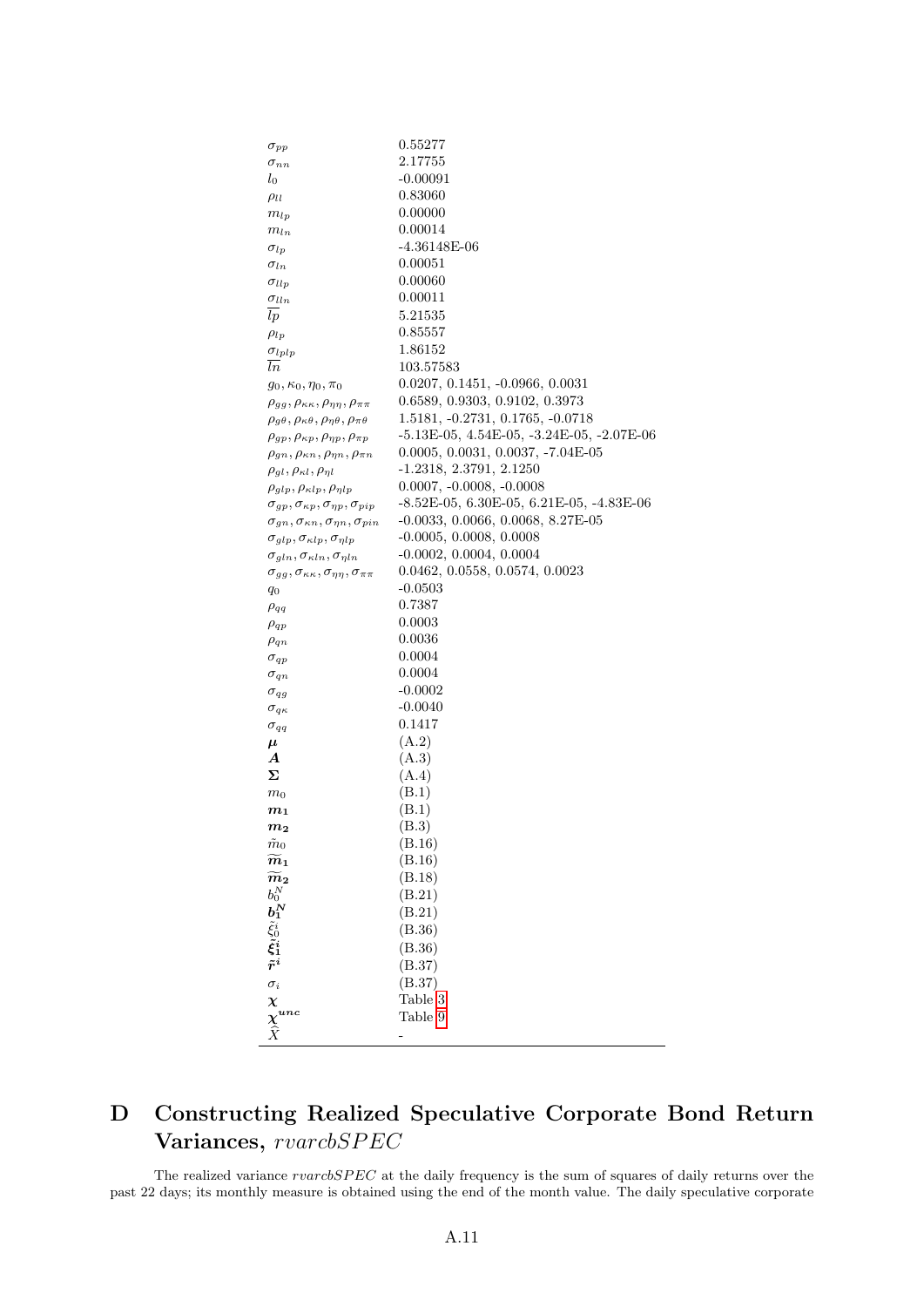bond return is the log change in the daily series "ICE BofAML US High Yield Total Return Index" (source: FRED). Because the daily index only starts in February 1990, we use an empirical model to fill in the missing data from June 1986 to January 1990 (i.e., the sample of our paper spans the period from June 1986 to February 2015). To impute these missing data, we first obtain the best linear model of daily  $rvars BPEC$  given the goodness of fit criteria (BIC) and sample after 1990, and then use the model to impute rvarcbSPEC before 1990 using using daily observables. In the model selection, we use contemporaneous values and one and two period lagged values of the following observables: realized equity return variance, realized treasury bond return variance, realized all-market corporate bond return variance, and realized variance of 22-day daily changes in credit spread. Daily Treasury bond return is the log change in 10-year log Treasury bond market total return index (source: DataStream); other source data are discussed in Section [4.](#page--1-0) The final model is shown as below:

|  |  | Table D.1: The empirical model to impute <i>rvarcbSPEC</i> from June 1986 to January 1990. |  |  |  |  |  |
|--|--|--------------------------------------------------------------------------------------------|--|--|--|--|--|
|--|--|--------------------------------------------------------------------------------------------|--|--|--|--|--|

| Constant                              | $-0.0001$    |
|---------------------------------------|--------------|
|                                       | $(2.86E-05)$ |
| Equity $r \nvert q_t$                 | 0.0813       |
|                                       | (0.0049)     |
| Equity $r \nvert_i = 1$               | $-0.0177$    |
|                                       | (0.0045)     |
| $TB$ rvartb.                          | $-0.3264$    |
|                                       | (0.0668)     |
| $TB\,r \nu artb_{t-1}$                | 0.2714       |
|                                       | (0.0708)     |
| Corporate Bond $r \nvert v \cdot u$   | 0.3585       |
|                                       | (0.0770)     |
| Credit Spread $r \nvert r \nvert d_t$ | 0.0057       |
|                                       | (0.0026)     |
| $\overline{R^2}$                      | 79.4%        |
| Correlation with Fitted               | 89.1%        |
|                                       |              |

## E Cash Flow Dynamics

In terms of data for cash flow processes, real earnings growth  $(g)$ , is defined as the change in log real earnings per capita. Real earnings is the product of real earnings per share and the number of shares outstanding during the same month. The log consumption-earnings ratio  $(\kappa)$ , uses real consumption and real earnings. Real monthly consumption is defined as the sum of seasonally-adjusted real personal consumption expenditures on nondurable goods and services; as widely recognized in the literature, the consumption deflator is different from the CPI and is computed using monthly data. The log dividend payout ratio  $(\eta)$  is the log ratio of real dividends and real earnings. Therefore, consumption growth (dividend growth) is implicitly defined given g and  $\kappa$  (g and  $η$ ). Inflation (π), is defined as the change in the log of the consumer price index (CPI) obtained from the Bureau of Labor Statistics (BLS).

The source for the consumption data is the U.S. Bureau of Economic Analysis (BEA); for the dividends and earnings data, it is Robert Shiller's website. We use the 12-month trailing dividends and earnings, e.g.,  $E_t^{12} = E_{t-12} + ... E_{t-1}$  where  $E_t$  denotes monthly earnings. There are no true monthly earnings data because almost all firms report earnings results only quarterly. According to Shiller's website, the monthly dividend and earnings data provided are inferred from the S&P four-quarter totals, which are available since 1926. Calculating 12-month trailing values of earnings and dividends is common practice to control for the strong seasonality in the data. Total market shares are obtained from CRSP. To obtain per capita units, we divide real consumption and real earnings by the population numbers provided by BEA.

The results are tabulated in Table E.1. Earnings growth is less persistent than the two equity yield variables, but loads positively and significantly on industrial production growth. The  $n_t$  state variable has a positive effect on the conditional mean of the consumption-earnings and dividend-earnings ratio, indicating that in recessions these ratios are expected to be larger than in normal times. This makes economic sense as consumption and dividends are likely smoothed over the cycle whereas earnings are particularly cycle sensitive (see also Longstaff and Piazzesi, 2004). Yet, the cyclicality of earnings growth does not show through a significant effect of  $n_t$  but rather appears through its positive dependence on industrial production growth directly and its negative dependence on the loss rate. Again, the ratio variables load significantly, but positively on the loss rate. The same intuition explains why the ratio variables load positively on  $\omega_n$  shocks and earnings growth loads negatively on this shock. The  $\omega_p$  and  $\omega_{lp}$  shocks do not have a significant effect on these state variables.

The projections implicitly define the residuals shock for the cash flow variables, which we found to be homoskedastic (in unreported results). These shocks still feature substantial and significant variability, and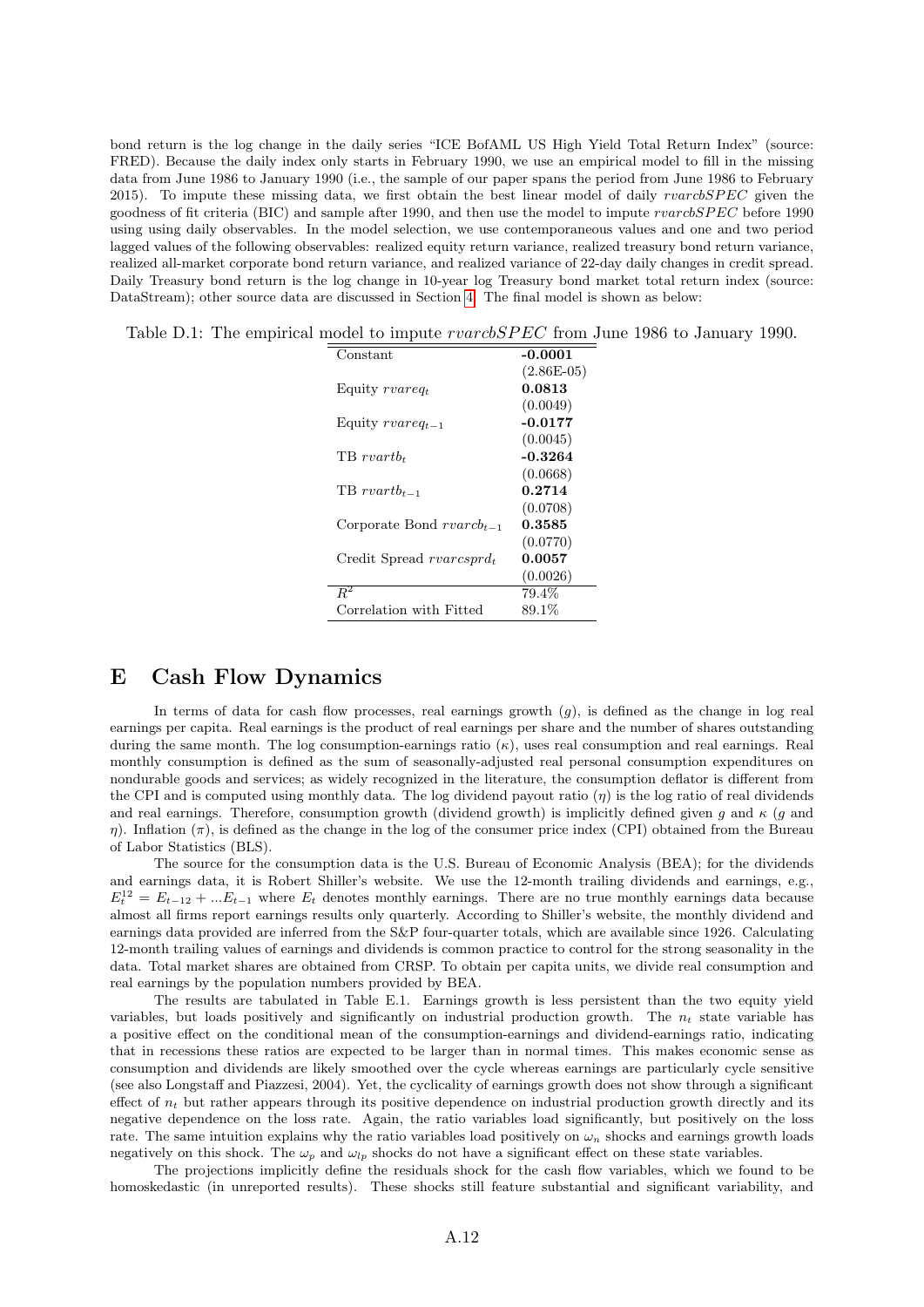are quite correlated. Essentially, because earnings growth is quite variable, the ratio variables are positively correlated with one another and negatively correlated with earnings growth. When pricing assets with the model, this correlation structure must be accounted for (see below). The correlations with the other state variable shocks and between these state variable shocks  $(\omega_p, \omega_n, \omega_{lp}, \omega_{ln})$  ought to be zero in theory and they are economically indeed close to zero. We report these correlations in Table E.2.

#### Table E.1: The Dynamics of Other Cash Flow Variables

This table shows the projection results of other cash flow dynamics. The dynamic processes of the pure cash flow variables (log earnings growth,  $g_{t+1}$ ; log consumption-earnings ratio,  $\kappa_{t+1}$ ; log dividend-earnings ratio,  $\eta_{t+1}$ ; inflation rate,  $\pi_{t+1}$ ) are shown in Section 2. These coefficients are estimated using simple linear projections. Robust standard errors are shown in parentheses. The adjusted  $R^2$  of the conditional mean part (with information set t) is reported in the last row. Bold (italic) coefficients have  $\langle 5\% \rangle$  (10%) p-values. The sample period is 1986/06 to 2015/02 (345 months).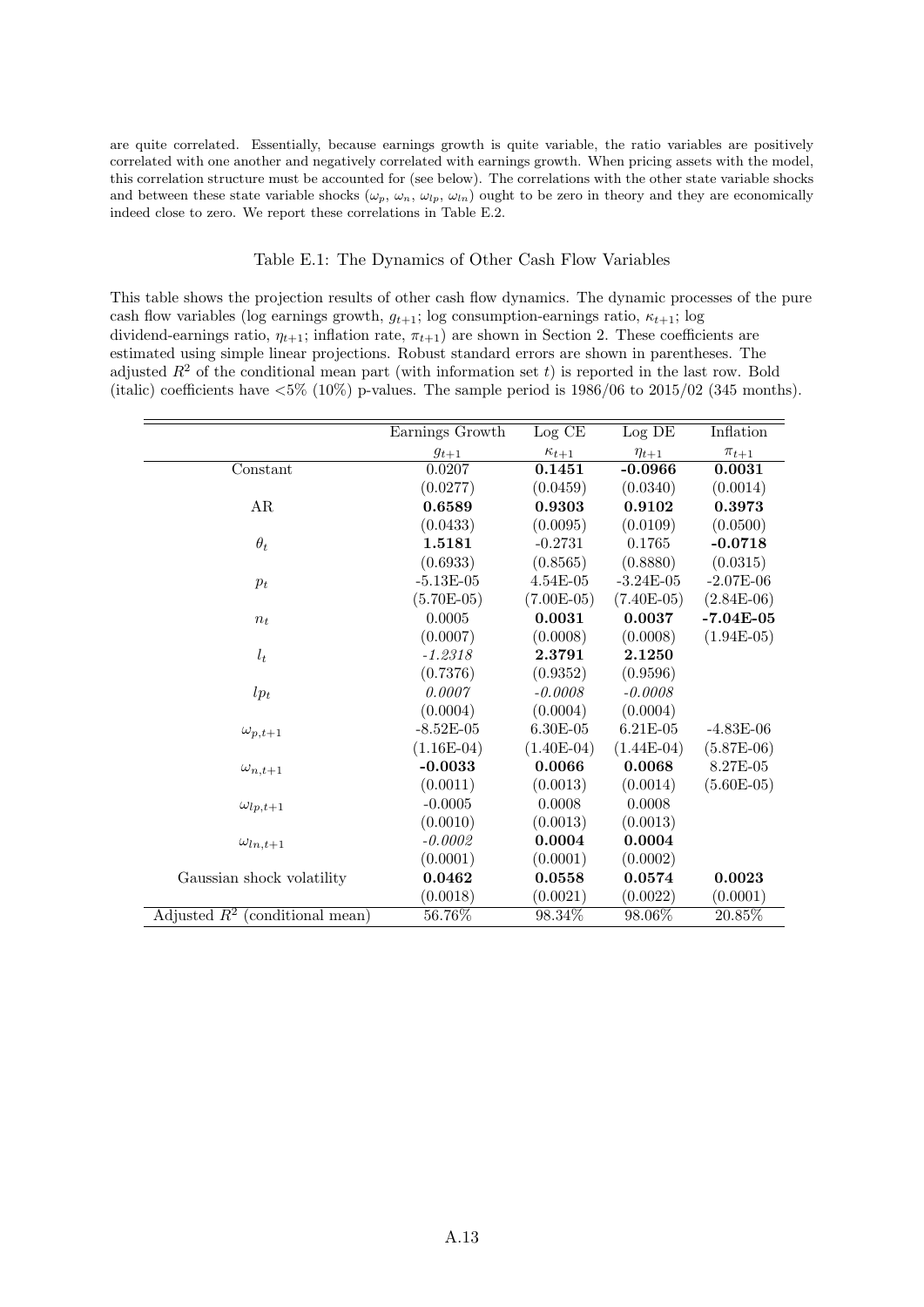Table E.2: Filtered Shock Correlation Matrix

The table provides a correlation matrix of the shock structure of the economy. The shocks are summarized as follows:

| $\omega_{p,t+1}$ :      | upside (good) macroeconomic uncertainty shock  | $\Gamma(p_t, 1);$                      |
|-------------------------|------------------------------------------------|----------------------------------------|
| $\omega_{n,t+1}$ :      | downside (bad) macroeconomic uncertainty shock | $\Gamma(n_t, 1);$                      |
| $\omega_{lp,t+1}$ :     | upside loss rate uncertainty shock             | $\widetilde{\Gamma}(lp_t,1);$          |
| $\omega_{ln,t+1}$ :     | downside loss rate uncertainty shock           | $\widetilde{\Gamma}(\overline{ln},1);$ |
| $\omega_{q,t+1}$ :      | log earnings growth-specific shock             | N(0,1);                                |
| $\omega_{\kappa,t+1}$ : | $log C/E$ -specific shock                      | N(0,1);                                |
| $\omega_{\eta,t+1}$ :   | $log D/E$ -specific shock                      | N(0,1);                                |
| $\omega_{q,t+1}$ :      | risk aversion-specific shock                   | $\Gamma(q_t, 1).$                      |

Bold (italic) coefficients have <5% (10%) p-values. The sample period is 1986/06 to 2015/02 (345 months).

|                   | $\omega_p$ | $\omega_n$ | $\omega_{\pi}$ | $\omega_{lp}$ | $\omega_{ln}$ | $\omega_a$ | $\omega_{\kappa}$ | $\omega_n$ | $\omega_a$ |
|-------------------|------------|------------|----------------|---------------|---------------|------------|-------------------|------------|------------|
| $\omega_p$        | 1          | $-0.1129$  | 0.0000         | $-0.0011$     | $-0.0007$     | 0.0000     | 0.0000            | 0.0000     | 0.0000     |
| $\omega_n$        |            |            | 0.0000         | $-0.0912$     | $-0.0828$     | 0.0000     | 0.0000            | 0.0000     | 0.0000     |
| $\omega_{\pi}$    |            |            | 1              | 0.0943        | $-0.0442$     | 0.1060     | $-0.0120$         | $-0.0536$  | 0.0360     |
| $\omega_{lp}$     |            |            |                | 1             | $-0.1877$     | 0.0000     | 0.0000            | 0.0000     | 0.0296     |
| $\omega_{ln}$     |            |            |                |               |               | 0.0000     | 0.0000            | 0.0000     | $-0.1789$  |
| $\omega_q$        |            |            |                |               |               |            | $-0.6765$         | $-0.6589$  | 0.0613     |
| $\omega_{\kappa}$ |            |            |                |               |               |            |                   | 0.9863     | $-0.0413$  |
| $\omega_{\eta}$   |            |            |                |               |               |            |                   |            | $-0.0351$  |
| $\omega_q$        |            |            |                |               |               |            |                   |            |            |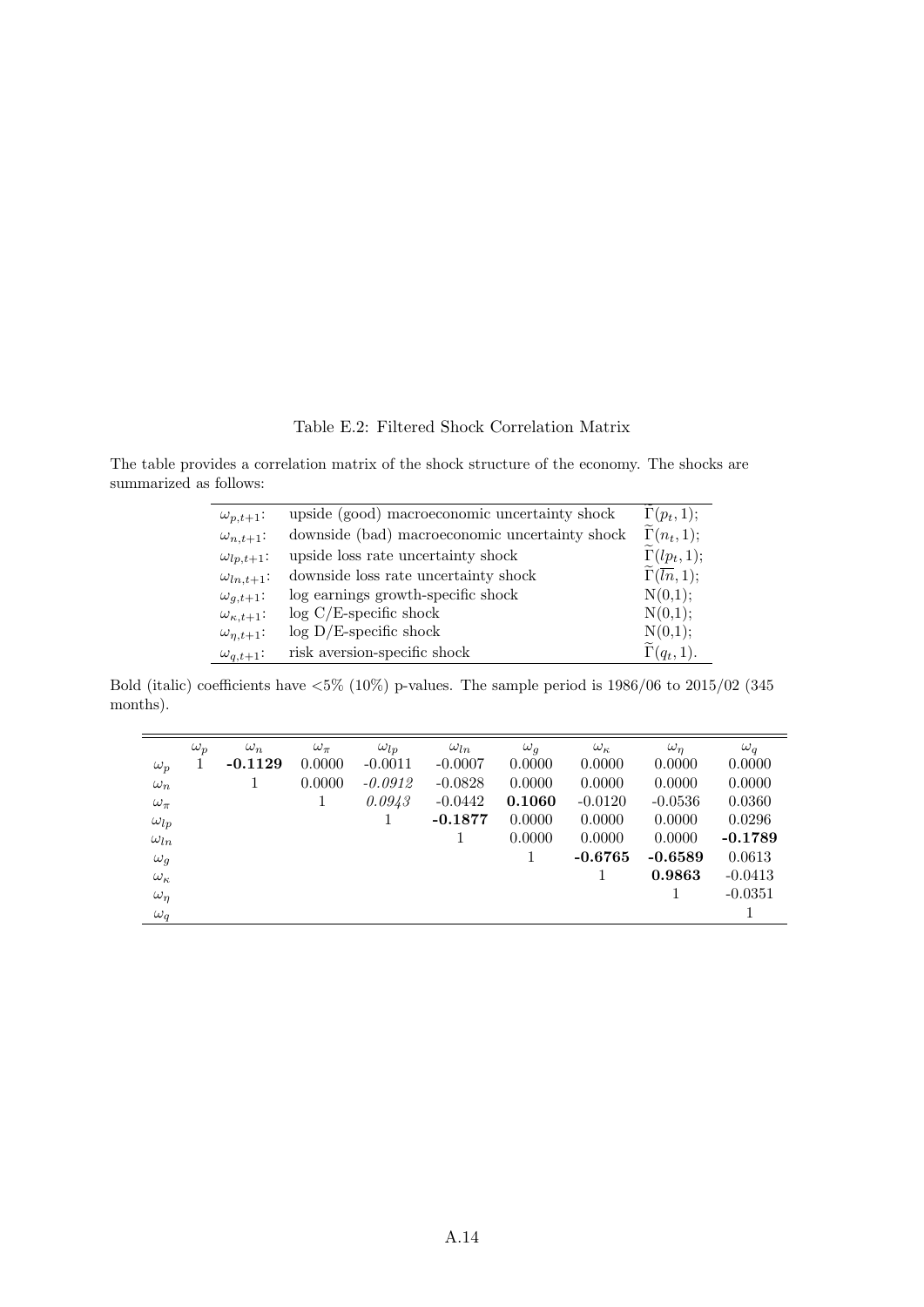## F Supplementary Tables and Figures

Table F.1: Summary Statistics of Financial Instruments Spanning Risk Aversion

This table presents summary statistics of the 6 financial instruments that are used to span our risk aversion measure: "tsprd" is the difference between 10-year treasury yield and 3-month Treasury yield; "csprd" is the difference between Moody's Baa yield and the 10-year zero-coupon Treasury yield; "EY5yr" ("DY5yr") is the detrended earnings (dividend) yield where the moving average takes the 5 year average of monthly earnings yield, starting one year before; "rvareq" and "rvarcb" are realized variances of log equity returns and log corporate bond returns, calculated from daily returns; "qvareq" is the risk-neutral conditional variance of log equity returns; for the early years (before 1990), we use VXO and authors' calculations. Bold (italic) coefficients have <5% (10%) p-values. Block bootstrapped errors are shown in parentheses. The sample period is from 1986/06 to 2015/02 (345 months).

|                 | tsprd     | csprd    | DY5yr                     | EY5yr     | rvareq   | qvareq   | rvarch   |
|-----------------|-----------|----------|---------------------------|-----------|----------|----------|----------|
|                 |           |          | Correlation Matrix        |           |          |          |          |
| tsprd           | 1         | 0.3524   | 0.2595                    | 0.2526    | 0.1269   | 0.1244   | 0.2952   |
| csprd           |           | 1        | 0.4990                    | 0.5083    | 0.4786   | 0.5988   | 0.5330   |
| DY5yr           |           |          | 1.0000                    | 0.8966    | 0.1678   | 0.1650   | 0.3101   |
| EY5yr           |           |          |                           | 1         | 0.1399   | 0.1564   | 0.3359   |
| rvareq          |           |          |                           |           | 1        | 0.8431   | 0.5943   |
| qvareq          |           |          |                           |           |          | 1        | 0.5376   |
| rvarch          |           |          |                           |           |          |          | 1        |
|                 |           |          | <b>Summary Statistics</b> |           |          |          |          |
| Mean            | 0.0179    | 0.0231   | $-0.0030$                 | $-0.0074$ | 0.0029   | 0.0040   | 0.0002   |
| Boot.SE         | (0.0006)  | (0.0004) | (0.0003)                  | (0.0008)  | (0.0003) | (0.0002) | (0.0000) |
| S.D.            | 0.0116    | 0.0075   | 0.0061                    | 0.0149    | 0.0059   | 0.0037   | 0.0003   |
| Boot.SE         | (0.0003)  | (0.0005) | (0.0003)                  | (0.0007)  | (0.0014) | (0.0005) | (0.0000) |
| <b>Skewness</b> | $-0.2322$ | 1.7891   | 0.0959                    | $-0.3495$ | 8.1198   | 3.7225   | 4.2227   |
| Boot.SE         | (0.0810)  | (0.2515) | (0.1882)                  | (0.1502)  | (1.5951) | (0.5123) | (0.6872) |
| AR(1)           | 0.9668    | 0.9640   | 0.9822                    | 0.9843    | 0.4312   | 0.7462   | 0.5775   |
| SЕ              | (0.0137)  | (0.0143) | (0.0083)                  | (0.0068)  | (0.0488) | (0.0360) | (0.0441) |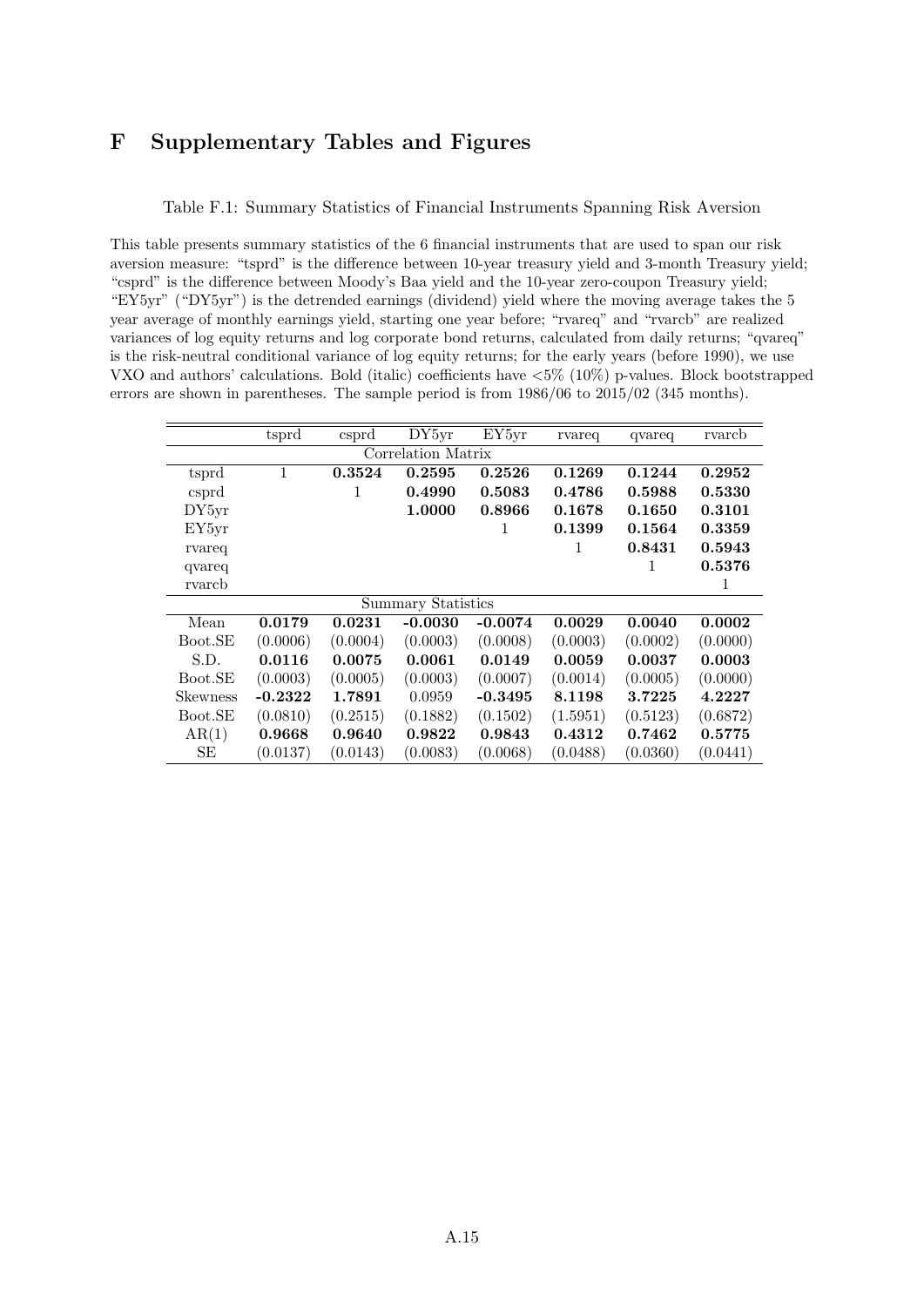Table F.2: On the Predictive Power of Risk Aversion and Uncertainty for Future Consumption Growth

This table reports the coefficient estimates of the following predictive regression,

$$
\frac{1}{k}\sum_{\tau=1}^k \Delta c_{t+\tau} = a_k + b_k' x_t + \epsilon_{t+k},
$$

where  $\Delta c_{t+\tau}$  is the 1-month log consumption growth from  $t + \tau - 1$  to  $t + \tau$  and  $x_t$  indicates risk measures and  $x_t$  represents a vector of current predictors: (1) our financial instrument proxy of economic uncertainty,  $unc^{BEX}$ , (2) our financial instrument proxy of risk aversion,  $ra^{BEX}$ , (3) the risk-neutral conditional variance (the square of the month-end VIX (after 1990) / VXO (prior to 1990) index divided by 120000), QV AR, and (4) the true total macroeconomic uncertainty filtered from industrial production growth  $unc<sup>true</sup>$ . The coefficients are scaled by the standard deviation of the predictor in the same column for interpretation purposes. Hodrick (1992) standard errors are reported in parentheses, and adjusted  $R^2$ s are in %. Bold (italic) coefficients have  $\langle 5\% \rangle$  (10%) p-values. This table relates to Table [10](#page--1-0) which predicts actual output growth.

|                 | $unc^{\overline{true}}$ | $ra^{\overline{BEX}}$ |          |
|-----------------|-------------------------|-----------------------|----------|
|                 | A. Univariate           |                       |          |
| 1 <sub>m</sub>  | $-0.0005$               | -0.0005               |          |
|                 | (0.0001)                | (0.0001)              |          |
|                 | $3.7\%$                 | $3.3\%$               |          |
| 3m              | $-0.0005$               | $-0.0004$             |          |
|                 | (0.0001)                | (0.0001)              |          |
|                 | 13.1%                   | 8.8%                  |          |
| 12 <sub>m</sub> | $-0.0004$               | $-0.0003$             |          |
|                 | (0.0001)                | (0.0001)              |          |
|                 | 12.8%                   | $6.1\%$               |          |
|                 | <b>B.</b> Multivariate  |                       | $R^2$    |
| 1 <sub>m</sub>  | $-0.0003$               | $-0.0003$             | 4.4%     |
|                 | (0.0002)                | (0.0002)              |          |
| 3m              | $-0.0004$               | $-0.0002$             | $14.1\%$ |
|                 | (0.0002)                | (0.0002)              |          |
| 12m             | $-0.0003$               | $-0.0001$             | $12.9\%$ |
|                 | (0.0001)                | (0.0001)              |          |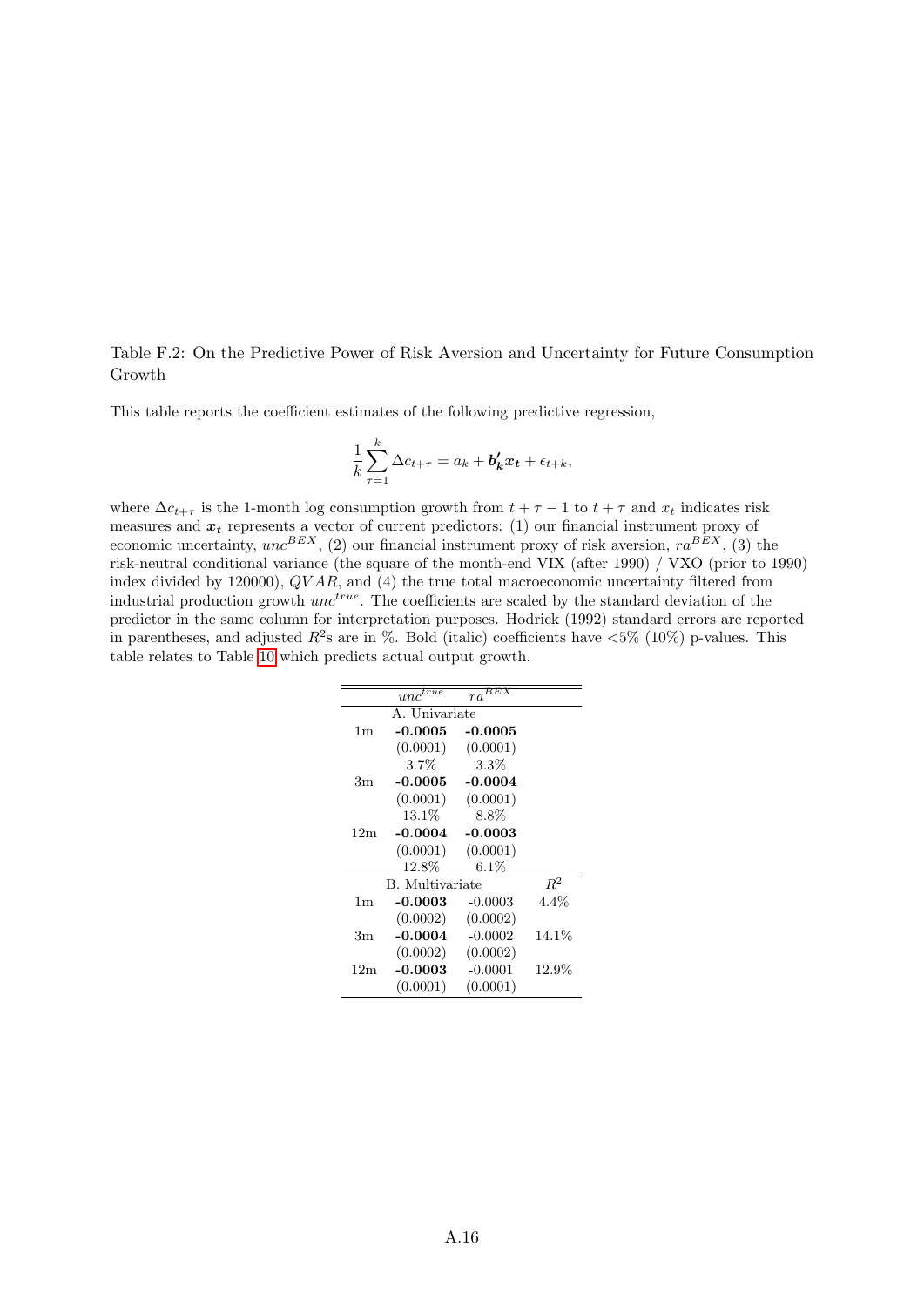Table F.3: Projecting Pure Cash Flow Uncertainty using OLS

This table presents regression results of the estimated monthly pure cash flow uncertainty (from loss rate) on a set of monthly asset prices; some are used to span the time-varying risk aversion. The dependent variable is  $lp_t$ , the time-varying shape parameter of the pure right-tail loss rate residual (after controlling for macroeconomic shocks) as demonstrated in Table 2.  $\times 10^{-3}$ " in the header means that the coefficients and their SEs reported are divided by 1000 for reporting convenience. "VARC" reports the variance decomposition. Bold (italic) coefficients have <5% (10%) p-values. Robust and efficient standard errors are shown in parentheses. Adjusted  $R^2$ s are reported. The sample period is 1986/06 to 2015/02 (345 months).

|                                                                                                        | $(\times 10^{-3})$ |            |
|--------------------------------------------------------------------------------------------------------|--------------------|------------|
|                                                                                                        | $lp_t$             | VARC       |
| constant                                                                                               | $-0.001$           |            |
|                                                                                                        | (0.001)            |            |
| $\chi_{tsprd}$                                                                                         | $-0.058$           | $-2.33\%$  |
|                                                                                                        | (0.011)            |            |
| $\chi_{csprd}$                                                                                         | 0.202              | $62.69\%$  |
|                                                                                                        | (0.025)            |            |
| $\chi_{D Y5 yr}$                                                                                       | 0.234              | 41.57%     |
|                                                                                                        | (0.046)            |            |
| $\chi_{EY5yr}$                                                                                         | $-0.061$           | $-22.57\%$ |
|                                                                                                        | (0.019)            |            |
| $\chi_{rvareq}$                                                                                        | $-0.026$           | $-3.76\%$  |
|                                                                                                        | (0.062)            |            |
| $\chi_{\textit{quareq}}$                                                                               | 0.119              | $13.25\%$  |
|                                                                                                        | (0.067)            |            |
| X <sub>rvarcb</sub>                                                                                    | 1.779              | 13.67%     |
|                                                                                                        | (0.593)            |            |
| $X\mathit{r} \mathit{v} \mathit{ar} \mathit{c} \mathit{b} \mathit{S} \mathit{P} \mathit{E} \mathit{C}$ | $-0.223$           | $-2.51\%$  |
|                                                                                                        | (0.556)            |            |
| $\,R^2$                                                                                                | $9.11\%$           |            |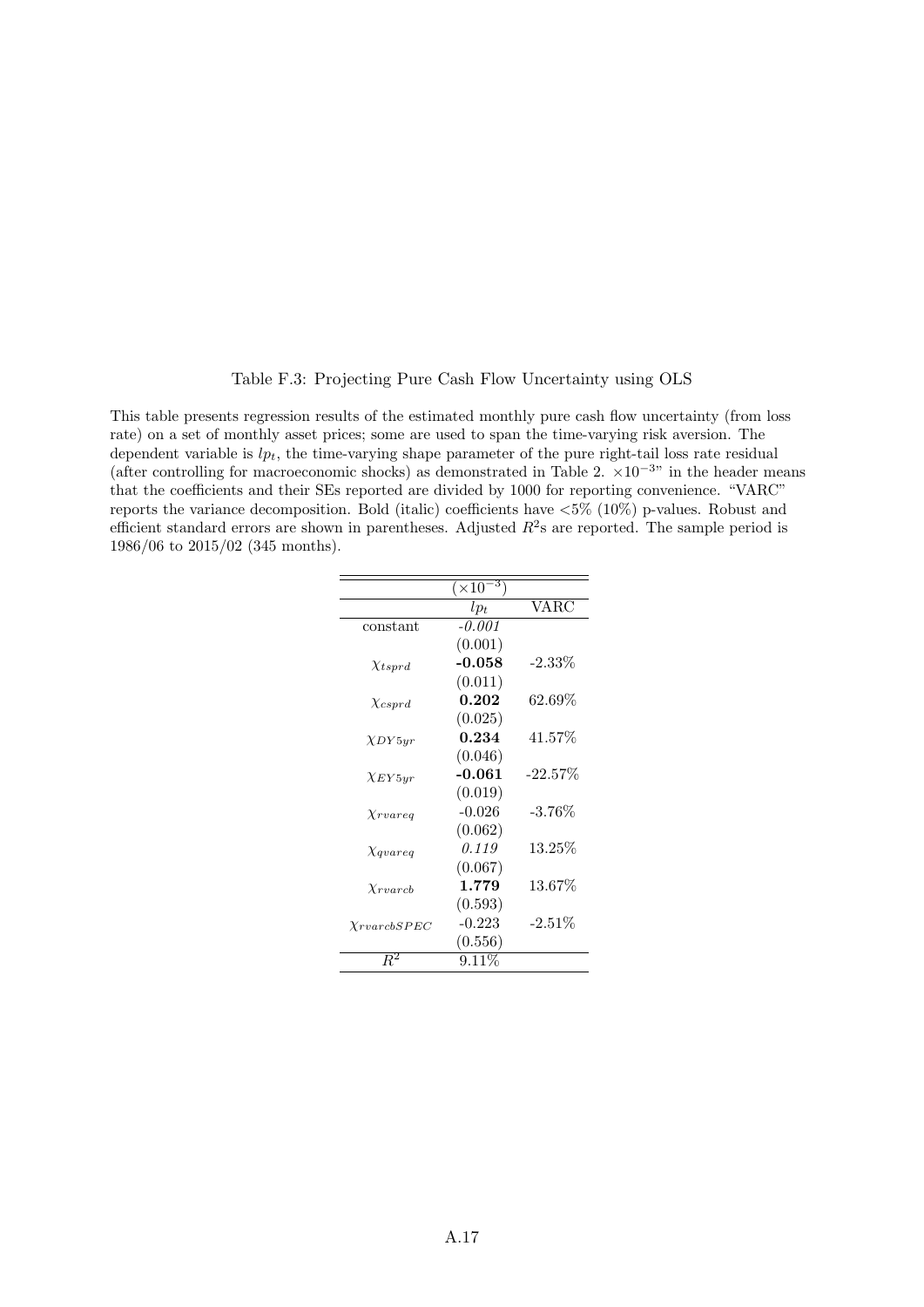Table F.4: External validation (1): Risk aversion and macro announcement shocks

This table reports the regression results of our risk aversion index on cumulatively monthly macro announcement shocks of 7 variables, i.e., coefficient "c". The regression framework is  $ra_t^{BEX} = a + b \times ra_{t-1}^{BEX} + c \times MacroShocks_t + \epsilon_t$ . We thank Marie Hoerova for providing the macro announcement shock data; the macro shocks are available from 2000 to 2015. In Panel B, we report the variance decomposition among the 7 shocks.

| A: Univariate regression                  |          |         |          |        |  |  |  |  |
|-------------------------------------------|----------|---------|----------|--------|--|--|--|--|
| Variables:                                | Est:     | (SE):   | t:       | $R^2$  |  |  |  |  |
| $AR(1) + No$ macro shock                  |          |         |          | 67.3%  |  |  |  |  |
| $AR(1) + IP$ (industrial production)      | $-0.132$ | (0.034) | $-3.898$ | 69.7%  |  |  |  |  |
| $AR(1) + UR$ (unemployment rate)          | 0.080    | (0.035) | 2.295    | 68.2%  |  |  |  |  |
| $AR(1) + GDP$                             | 0.064    | (0.035) | 1.837    | 67.9%  |  |  |  |  |
| $AR(1) + CPI$ (consumer price index)      | 0.045    | (0.035) | 1.278    | 67.6%  |  |  |  |  |
| $AR(1) + BOP$ (balance of payments)       | 0.001    | (0.035) | 0.032    | 67.3%  |  |  |  |  |
| $AR(1) + CC$ (consumer confidence)        | $-0.022$ | (0.035) | $-0.616$ | 67.4%  |  |  |  |  |
| $AR(1) + MC$ (manufacturing confidence)   | $-0.038$ | (0.035) | $-1.089$ | 67.5%  |  |  |  |  |
| B: Multivariate regression $(R^2=71.7\%)$ |          |         |          |        |  |  |  |  |
| Variables:                                | Est:     | (SE):   | $t$ :    | VARC:  |  |  |  |  |
| AR(1)                                     | 0.810    | (0.040) | 20.204   |        |  |  |  |  |
| IP (industrial production)                | $-0.132$ | (0.033) | $-3.961$ | $50\%$ |  |  |  |  |
| UR (unemployment rate)                    | 0.074    | (0.034) | 2.214    | 33\%   |  |  |  |  |
| GDP                                       | 0.074    | (0.033) | 2.205    | 12\%   |  |  |  |  |
| CPI (consumer price index)                | 0.032    | (0.034) | 0.927    | $-3\%$ |  |  |  |  |
| BOP (balance of payments)                 | 0.018    | (0.034) | 0.526    | $1\%$  |  |  |  |  |
| CC (consumer confidence)                  | $-0.016$ | (0.034) | $-0.472$ | $-1\%$ |  |  |  |  |
| MC (manufacturing confidence)             | $-0.039$ | (0.033) | $-1.168$ | 8%     |  |  |  |  |

Table F.5: External validation (2): Regression evidence

This table reports the regression coefficients of our risk aversion index on standardized (left panel) or standardized+UC-orthogonalized (right panel) sentiment measures. The 16 external measures of sentiment or confidence are introduced in Table [11.](#page--1-0)

|                |                              | Raw, Z   |         |          |                | Uncertainty-orthogonalized, Z |           |         |       |
|----------------|------------------------------|----------|---------|----------|----------------|-------------------------------|-----------|---------|-------|
|                |                              | Est      | SE      | t        | R <sub>2</sub> | Est                           | <b>SE</b> | t       | R2    |
| 1              | $CB\_CC$                     | $-0.194$ | (0.033) | $-5.87$  | $8\%$          | $-0.129$                      | (0.034)   | $-3.81$ | $3\%$ |
| 2              | $\textit{Michael}$           | $-0.249$ | (0.032) | $-7.75$  | 13\%           | $-0.156$                      | (0.034)   | $-4.66$ | $5\%$ |
| 3              | $OECD\_CC$                   | $-0.296$ | (0.031) | $-9.51$  | 18%            | $-0.105$                      | (0.034)   | $-3.08$ | $2\%$ |
| $\overline{4}$ | IPSOS_Sent                   | $-0.439$ | (0.048) | $-9.14$  | 27%            | $-0.328$                      | (0.052)   | $-6.33$ | 15%   |
| $\overline{5}$ | $DEG_{-}fears 25$            | $-0.119$ | (0.075) | $-1.59$  | $1\%$          | $-0.096$                      | (0.075)   | $-1.28$ | $0\%$ |
| 6              | $DEG_{\text{-}fears}30$      | $-0.119$ | (0.075) | $-1.59$  | $1\%$          | $-0.094$                      | (0.075)   | $-1.25$ | $0\%$ |
| 7              | $Yale\_crashC$               | $-0.406$ | (0.046) | $-8.74$  | 25\%           | $-0.231$                      | (0.051)   | $-4.48$ | 8%    |
| 8              | $Yale\_valuationC$           | 0.293    | (0.050) | 5.84     | 13%            | 0.203                         | (0.052)   | 3.90    | $6\%$ |
| 9              | $A A II_b$ ullish            | $-0.080$ | (0.035) | $-2.27$  | $1\%$          | $-0.049$                      | (0.035)   | $-1.38$ | $0\%$ |
| 10             | $A A II_0$                   | 0.226    | (0.034) | 6.71     | 10%            | 0.145                         | (0.035)   | 4.17    | $4\%$ |
| 11             | $Sentix\_Sent$               | $-0.555$ | (0.044) | $-12.56$ | 43\%           | $-0.358$                      | (0.053)   | $-6.74$ | 18%   |
| 12             | $OECD\_BC$                   | $-0.252$ | (0.032) | $-7.84$  | 13%            | $-0.156$                      | (0.034)   | $-4.66$ | $5\%$ |
| 13             | $SFFed\_NewsSent$            | $-0.340$ | (0.030) | $-11.32$ | 24\%           | $-0.218$                      | (0.033)   | $-6.66$ | 10%   |
| 14             | $BW\_Sent\_ORTH$             | $-0.110$ | (0.034) | $-3.21$  | $2\%$          | $-0.097$                      | (0.034)   | $-2.83$ | $2\%$ |
| 15             | $CreditSuisse\_RiskAppetite$ | $-0.382$ | (0.042) | $-9.14$  | 24\%           | $-0.219$                      | (0.046)   | $-4.76$ | 8%    |
| 16             | $habit\_RiskAverage$         | 0.151    | (0.039) | 3.90     | $4\%$          | 0.125                         | (0.039)   | 3.19    | $3\%$ |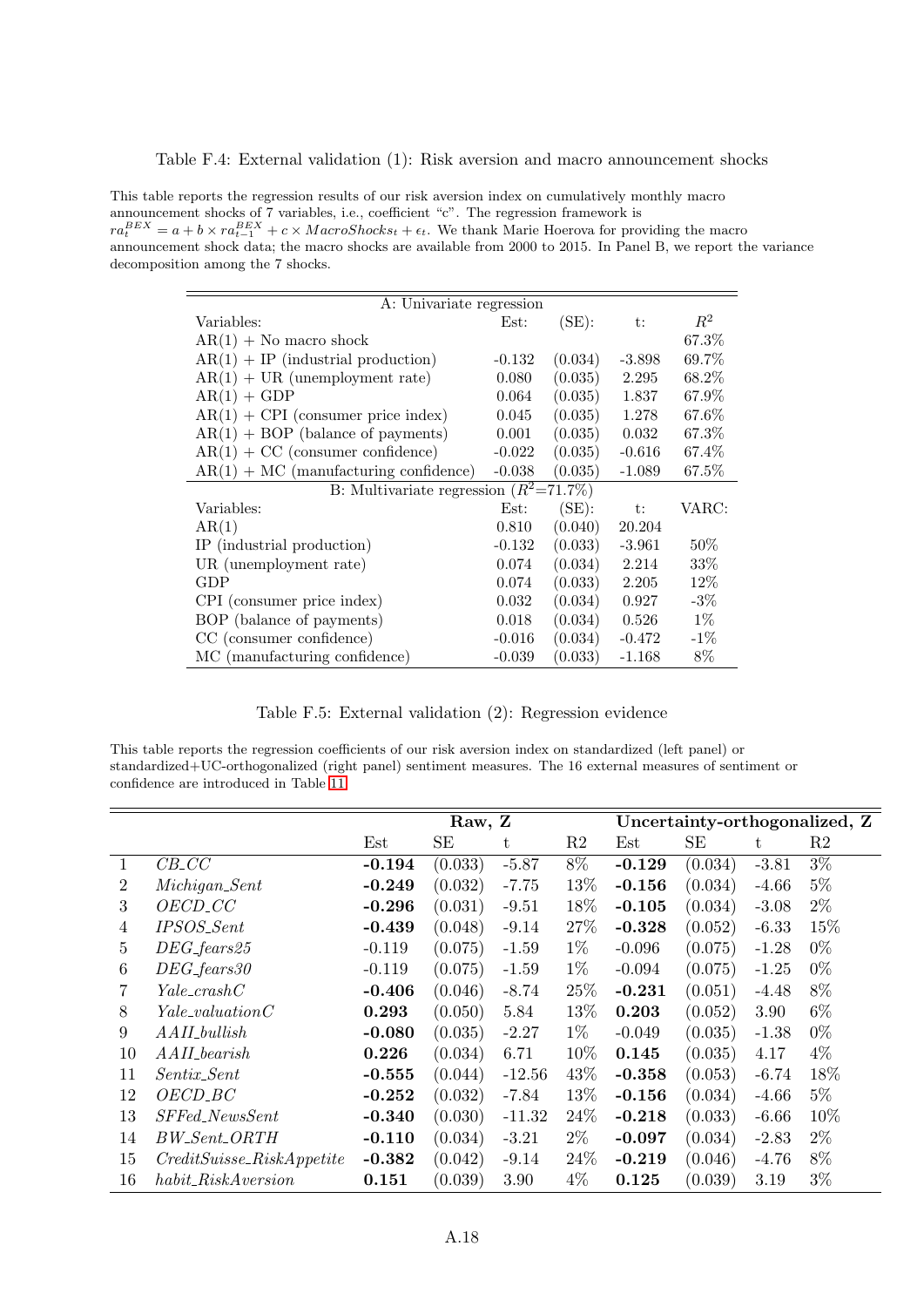Table F.6: External validation (2): Risk aversion and PCA sentiment measures

This table focuses on the two major groups of external sentiment measures, consumer and investor; see Table [11](#page--1-0) for details on individual measures. Here is the summary for PCA measures:

|                   | Consumer $(1-6)$ Investor $(7-11)$ Business $(12)$ |  |
|-------------------|----------------------------------------------------|--|
| $ConsumerPC1-(1)$ |                                                    |  |
| $ConsumerPC1-(2)$ |                                                    |  |
| $InvestorPC1-(1)$ |                                                    |  |
| $InvestorPC1-(2)$ |                                                    |  |

We obtain the 1st PC of the adjusted (standardized, uncertainty-orthogonalized, sign-corrected) individual measures in each group, consumer and investor; because business sentiment might potentially reflect both, we create an alternative consumer or investor PC1 measure incorporating business. We then run contemporaneous regressions of our risk aversion index on these PCA measures at the monthly frequency. "VARC" indicates variance decomposition. Bold correlation coefficients have <5% p-values.

| DV:               |         |         |          | Risk Aversion, $ra^{BEX}$ |          |         |         |
|-------------------|---------|---------|----------|---------------------------|----------|---------|---------|
| $ConsumerPC1-(1)$ | 0.304   |         |          |                           | 0.203    | 0.172   |         |
|                   | (0.045) |         |          |                           | (0.059)  | (0.080) |         |
| <b>VARC</b>       |         |         |          |                           | 58.2%    | 51.8%   |         |
| $ConsumerPC1-(2)$ |         | 0.251   |          |                           |          |         | 0.158   |
|                   |         | (0.039) |          |                           |          |         | (0.051) |
| VARC              |         |         |          |                           |          |         | 54.0%   |
| $InvestorPC1-(1)$ |         |         | 0.293    |                           | 0.157    |         | 0.166   |
|                   |         |         | (0.047)  |                           | (0.060)  |         | (0.062) |
| VARC              |         |         |          |                           | 41.8%    |         | 46.0%   |
| $InvestorPC1-(2)$ |         |         |          | 0.273                     |          | 0.145   |         |
|                   |         |         |          | (0.041)                   |          | (0.072) |         |
| VARC              |         |         |          |                           |          | 48.2%   |         |
| R2                | 22.9%   | 21.5%   | $20.4\%$ | 22.6%                     | $30.5\%$ | 24.4%   | 24.7%   |

Table F.7: Daily risk variables during the COVID-19 crisis and the Global Financial Crisis (see continuous values in Figure [5\)](#page--1-0)

|                                     | Daily |      |                        |                      | Daily           |                              |                      |       | Monthly     |
|-------------------------------------|-------|------|------------------------|----------------------|-----------------|------------------------------|----------------------|-------|-------------|
|                                     |       |      | Risk aversion          |                      |                 | Financial proxy, Uncertainty |                      |       |             |
|                                     |       |      | $ra^{BEX}$             |                      |                 |                              | $\mathit{unc}^{BEX}$ |       | Uncertainty |
|                                     | Mean  | Vol  | <b>Skew</b>            | AR(1)                | Mean            | Vol                          | <b>Skew</b>          | AR(1) | Data        |
|                                     |       |      | Panel $\overline{A}$ . |                      | COVID-19 Crisis |                              |                      |       |             |
| January, 2020                       | 2.67  | 0.07 | 1.51                   | 0.68                 | 1.98            | 0.06                         | 1.31                 | 0.83  | 2.65        |
| February, 2020                      | 2.99  | 0.64 | 2.27                   | 0.90                 | 2.14            | 0.16                         | 1.80                 | 0.95  | 2.37        |
| March, 2020                         | 10.06 | 6.55 | 1.32                   | 0.38                 | 3.73            | 0.77                         | $-0.40$              | 0.95  | 4.78        |
| April, 2020                         | 4.85  | 1.04 | 0.66                   | 0.73                 | 3.67            | 0.59                         | 0.03                 | 0.99  | 7.52        |
| May, 2020                           | 3.87  | 0.30 | 0.65                   | 0.68                 | 2.91            | 0.12                         | 0.09                 | 0.95  |             |
| Global Financial Crisis<br>Panel B. |       |      |                        |                      |                 |                              |                      |       |             |
| September, 2008                     | 4.03  | 0.75 | 1.62                   | $0.65\,$             | 3.13            | 0.26                         | 0.78                 | 0.94  | 5.27        |
| October, 2008                       | 13.39 | 7.77 | 1.36                   | 0.40                 | 4.42            | 0.33                         | $-0.34$              | 0.82  | 3.88        |
| November, 2008                      | 11.46 | 6.62 | 1.74                   | 0.65                 | 4.25            | 0.13                         | 0.70                 | 0.60  | 4.18        |
| December, 2008                      | 6.95  | 2.11 | 1.82                   | 0.86                 | 4.17            | 0.09                         | 1.50                 | 0.81  | 4.99        |
| January, 2009                       | 7.28  | 1.57 | 1.88                   | 0.39                 | 4.01            | 0.08                         | 0.25                 | 0.72  | 5.11        |
| February, 2009                      | 7.01  | 0.98 | 1.55                   | 0.54                 | 3.97            | 0.09                         | 0.23                 | 0.84  | 4.56        |
| March, 2009                         | 6.73  | 1.25 | 0.90                   | 0.81                 | 4.12            | 0.06                         | 0.63                 | 0.58  | 4.63        |
| April, 2009                         | 5.15  | 0.30 | 0.63                   | 0.53                 | 3.82            | 0.12                         | $-0.11$              | 0.96  | 4.28        |
|                                     |       |      |                        | Panel C. Long Sample |                 |                              |                      |       |             |
| $1990/1/1 - 2015/2/27$              | 3.02  | 1.20 | 11.99                  | 0.85                 | 1.88            | 0.65                         | 0.67                 | 0.997 | 1.88        |
| 1990/1/1-2020/6/23                  | 3.04  | 1.17 | 12.06                  | 0.87                 | 1.95            | 0.63                         | 0.60                 | 0.997 | 1.94        |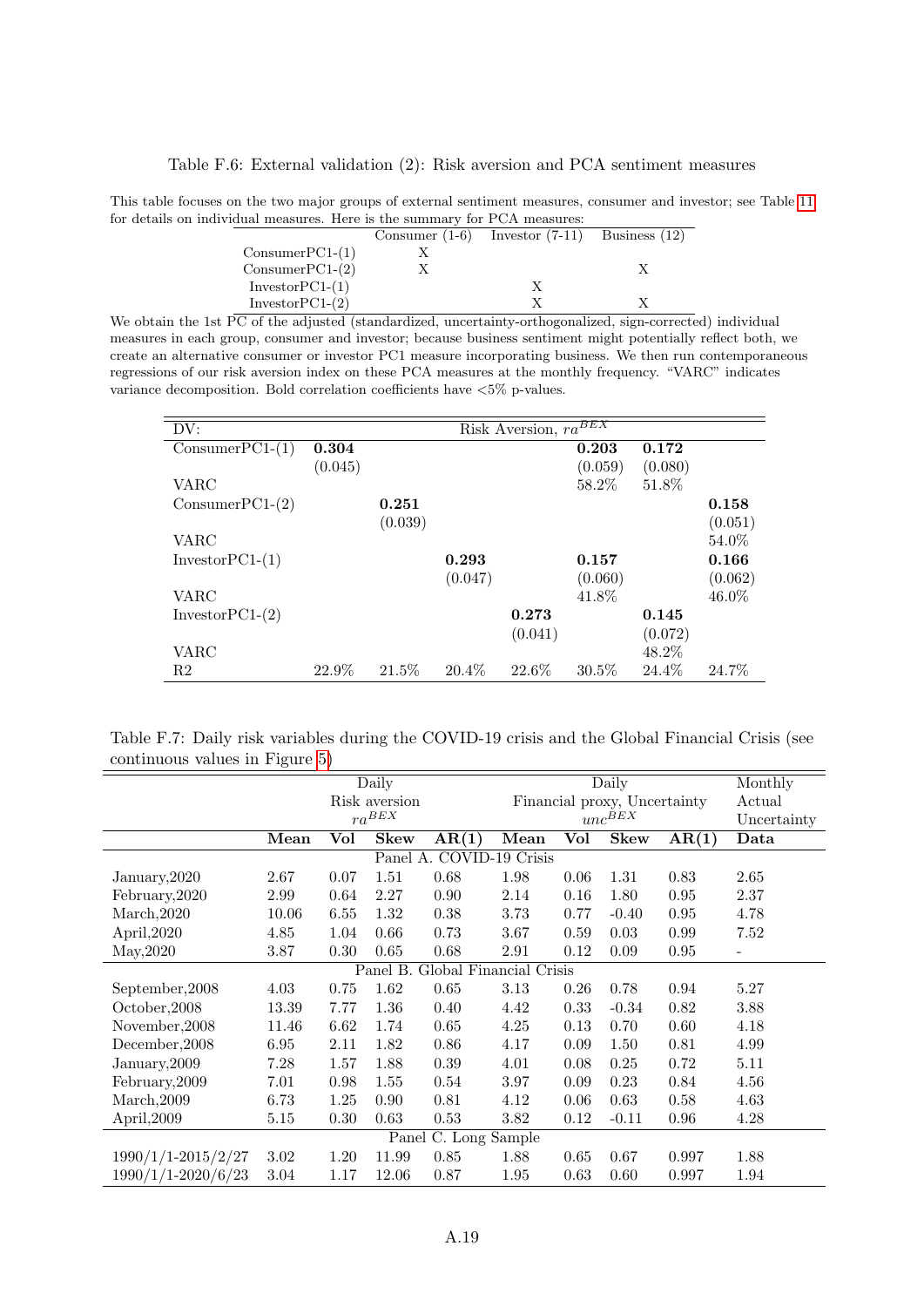

Figure F.1: Model-implied conditional moments of industrial production growth. The shaded regions are NBER recession months from the NBER website.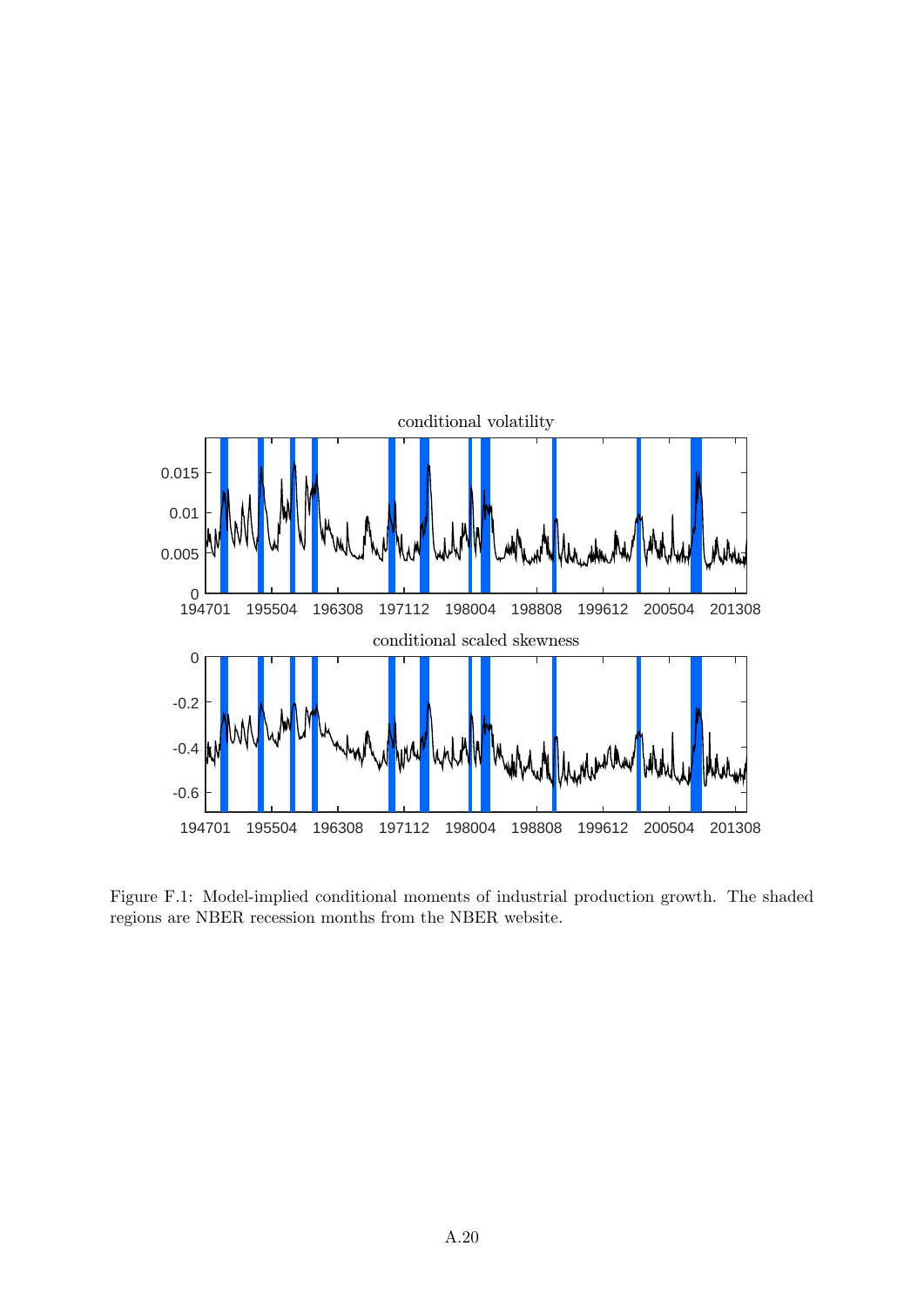

Figure F.2: Model-Implied and Empirical Risk-Neutral Conditional Equity Return Variances

The shaded regions are NBER recession months from the NBER website. The two series are 87.90% correlated.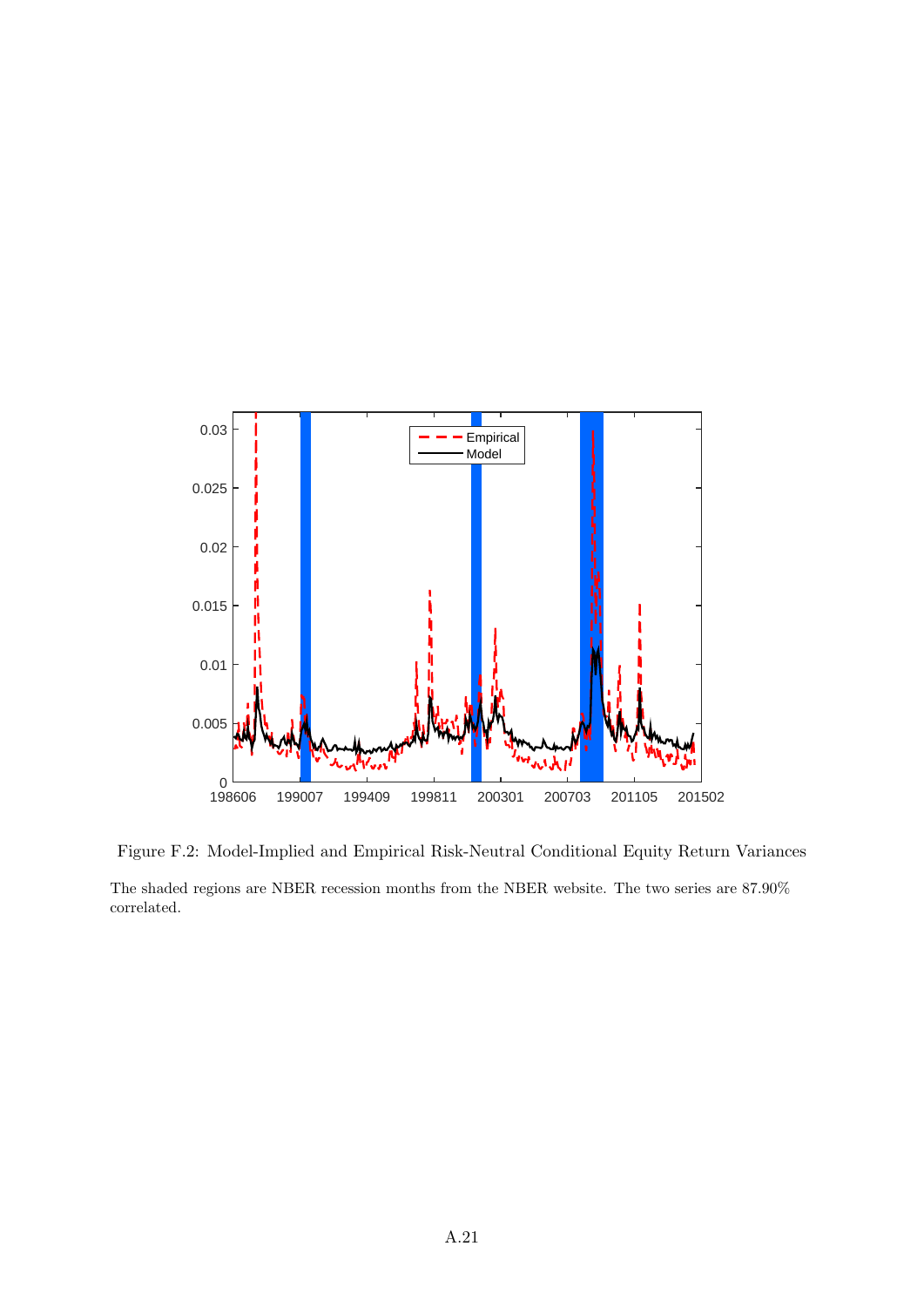

Figure F.3: Risk aversion/sentiment measures: A comparison.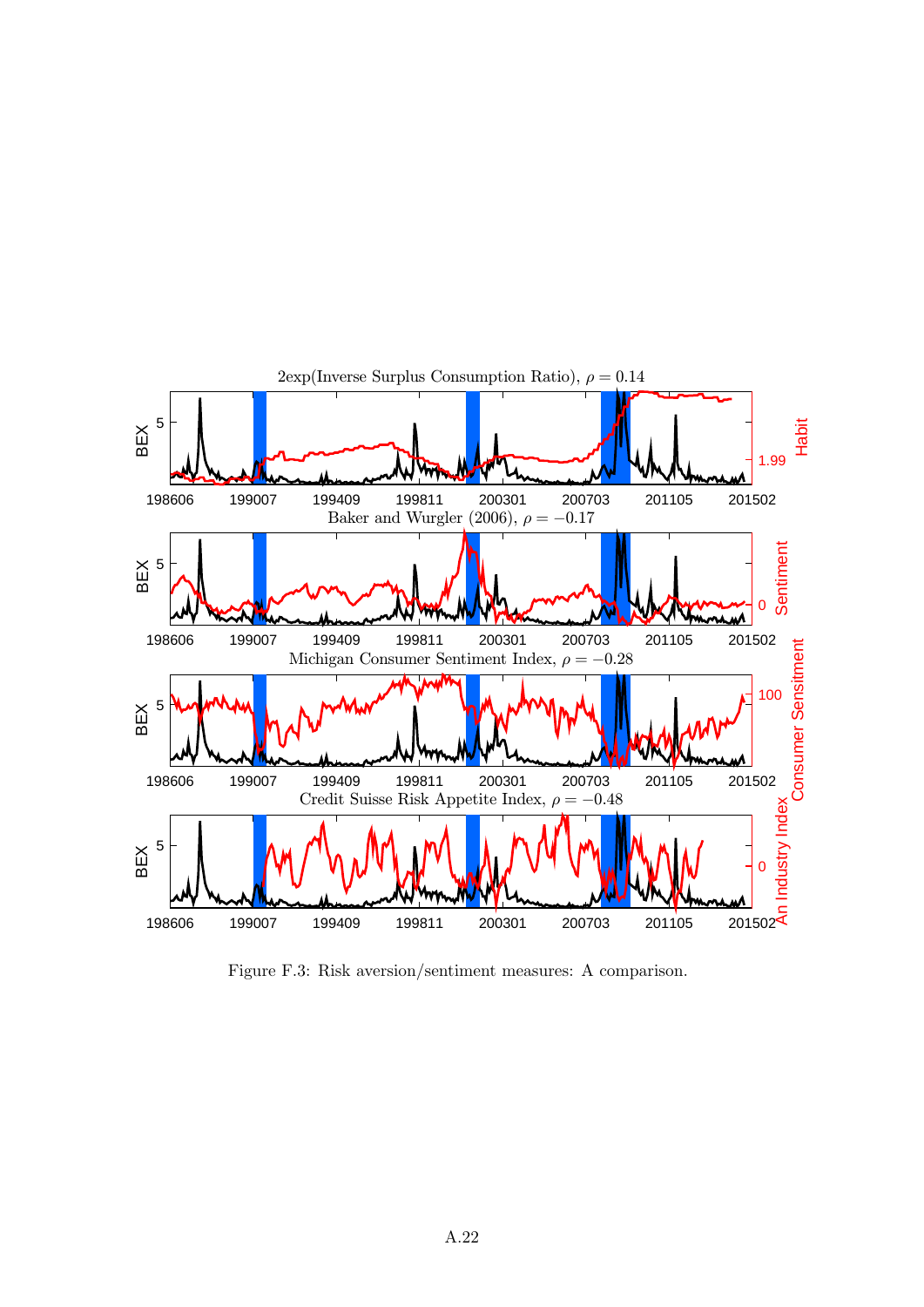

Figure F.4: Uncertainty measures: A comparison.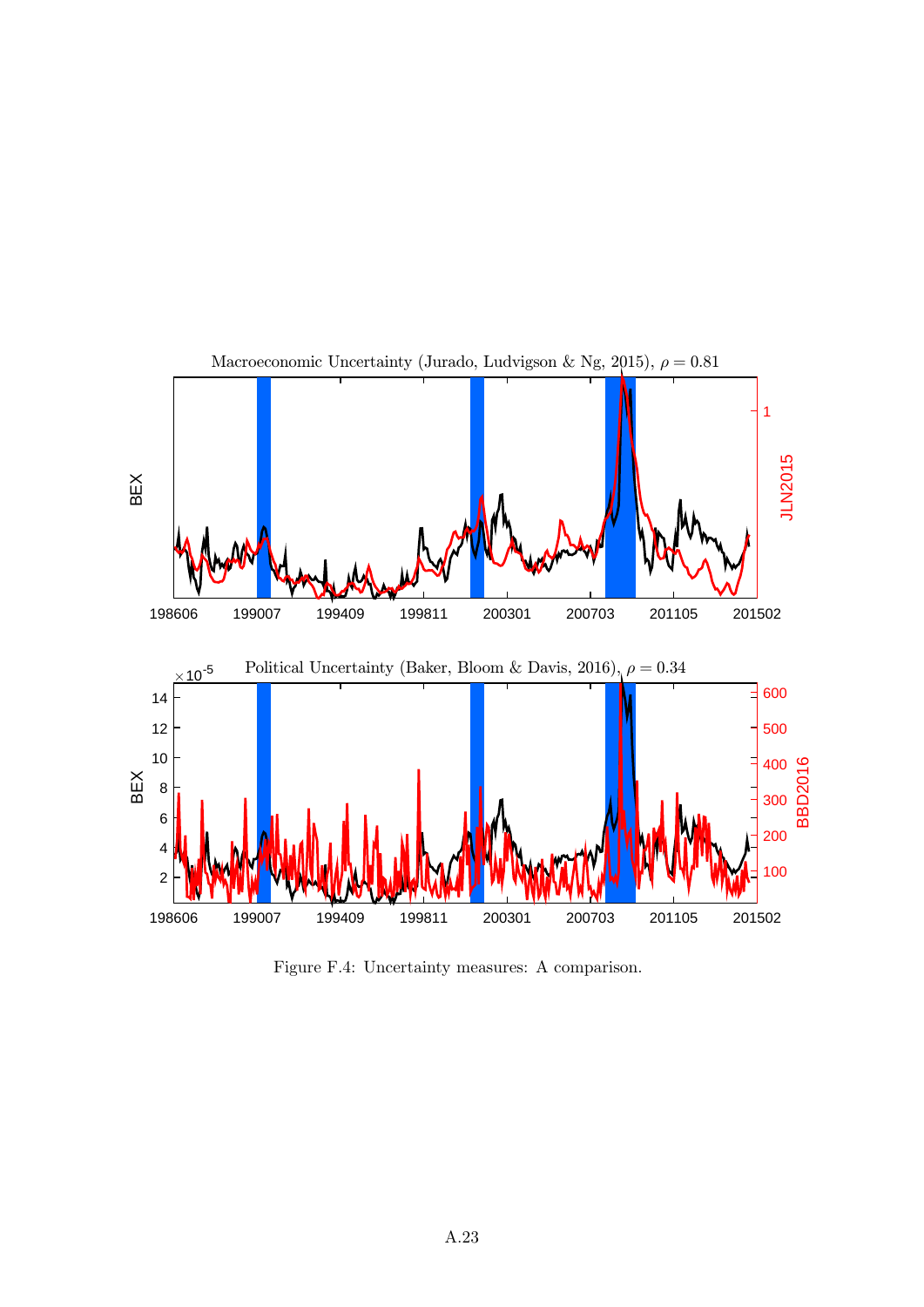### G Robustness and Alternative Measures

The robustness checks are two fold. First, we explore the role of other model parameter choices in the estimation; for instance, the constant curvature parameter  $\gamma$  (=2) as commonly imposed by the macro and asset pricing literature. Second, we explore the role of key modeling assumptions in the estimation; for instance, the role of  $p_t$  (time-varying or constant) and the  $q_t$  shock structure (see Equation [\(16\)](#page--1-0)). For the constant  $p_t$  alternatives, the loss rate and  $q_t$  are re-estimated completely; model results and details are available upon request.

In summary, we report 6 sets of re-estimations of alternative  $q_t$ s. We organize the results into two general sets for comparison convenience:

1. The role of other model parameter choices:

- Est(0). Fix  $\gamma = 2$  (the paper measure)
- Est(1). Free up  $\gamma$
- Est(2). Fix  $\gamma = 1.1$
- Est(3). Fix  $\gamma = 3.5$

2. The role of key modeling assumptions:

- Est(0). pt=time-varying; paper's  $q_t$  process
- Est(4). pt=500;  $q_t$  only loads on  $\omega_{p,t}$  and  $\omega_{n,t}$
- Est(5). pt=500; paper's  $q_t$  process
- Est(6). pt=time-varying;  $q_t$  only loads on  $\omega_{p,t}$  and  $\omega_{n,t}$

|                                                       |            |           | <u>Table G.1: Estimation results</u>   |              |                |                |                |
|-------------------------------------------------------|------------|-----------|----------------------------------------|--------------|----------------|----------------|----------------|
|                                                       | Est(0)     | Est(1)    | Est(2)                                 | Est(3)       | Est(4)         | Est(5)         | Est(6)         |
|                                                       | PAPER      |           |                                        |              |                |                |                |
| Free up $\gamma$                                      |            | X         |                                        |              |                |                |                |
| Fix $p_t$ at 500                                      |            |           |                                        |              | X              | X              |                |
| $q_t$ loads on $\omega_{p,t}, \omega_{n,t}$           | X          | Х         | X                                      | X            | $\mathbf X$    | $\mathbf X$    | X              |
| $q_t$ also loads on $\omega_{g,t}, \omega_{\kappa,t}$ | X          | X         | X                                      | $\mathbf{X}$ |                | X              |                |
|                                                       |            |           | A. Efficient GMM Estimators            |              |                |                |                |
| constant                                              | 0.050      | 0.109     | 0.081                                  | $-0.047$     | $-2.582$       | $-0.271$       | 0.059          |
|                                                       | (0.014)    | (0.010)   | (0.017)                                | (0.187)      | (1.405)        | (0.014)        | (0.011)        |
| $\chi_{tsprd}$                                        | $-0.753$   | 0.525     | 1.199                                  | $-2.329$     | $-1.861$       | $-0.972$       | 0.222          |
|                                                       | (0.566)    | (0.376)   | (0.797)                                | (0.163)      | (1.220)        | (0.673)        | (0.511)        |
| $\chi_{csprd}$                                        | 7.166      | $-1.034$  | 4.493                                  | 0.304        | 9.412          | 15.032         | 1.948          |
|                                                       | (1.030)    | (0.773)   | (0.913)                                | (0.214)      | (1.720)        | (0.825)        | (0.564)        |
| $\chi$ EY5yr                                          | 0.763      | 0.939     | 0.286                                  | 1.859        | 0.327          | 0.520          | 0.126          |
|                                                       | (0.291)    | (0.170)   | (0.429)                                | (0.165)      | (0.684)        | (0.647)        | (0.265)        |
| Xruareq                                               | $-16.984$  | $-11.877$ | $-32.314$                              | $-7.272$     | $-41.643$      | $-45.372$      | $-20.195$      |
|                                                       | (0.490)    | (0.267)   | (0.734)                                | (0.086)      | (0.683)        | (0.632)        | (0.460)        |
| $\chi_{\textit{gvareq}}$                              | 54.038     | 34.881    | 96.258                                 | 19.869       | 98.873         | 103.111        | 61.196         |
|                                                       | (1.753)    | (2.299)   | (3.044)                                | (0.221)      | (2.514)        | (3.550)        | (1.551)        |
| X <sub>rv</sub>                                       | 118.248    | 71.822    | 146.512                                | $-40.139$    | 236.960        | 228.853        | 105.721        |
|                                                       | (10.826)   | (7.290)   | (18.529)                               | (1.141)      | (19.544)       | (22.675)       | (11.500)       |
|                                                       |            |           | <b>B.</b> Other model parameter        |              |                |                |                |
| $\gamma$                                              | $\sqrt{2}$ | 2.124     | 1.1                                    | 3.5          | $\overline{2}$ | $\overline{2}$ | $\overline{2}$ |
|                                                       |            | (0.104)   |                                        |              |                |                |                |
|                                                       |            |           | C. Correlation with the NBER Indicator |              |                |                |                |
| $\rho(q_t, NBER_t)$                                   | 0.454      | 0.389     | 0.408                                  | 0.345        | 0.426          | 0.442          | 0.401          |
|                                                       | (0.043)    | (0.046)   | (0.045)                                | (0.047)      | (0.044)        | (0.043)        | (0.045)        |
|                                                       |            |           | D. Model Specifications                |              |                |                |                |
| Hansen's J                                            | 41.1254    | 38.6165   | 42.4700                                | 48.9860      | 44.8785        | 41.4420        | 41.2904        |
| p-value                                               | 0.0671     | 0.0873    | 0.0509                                 | 0.0116       | 0.0302         | 0.0630         | 0.0649         |
| Rejected                                              |            |           |                                        | X            | X              |                |                |